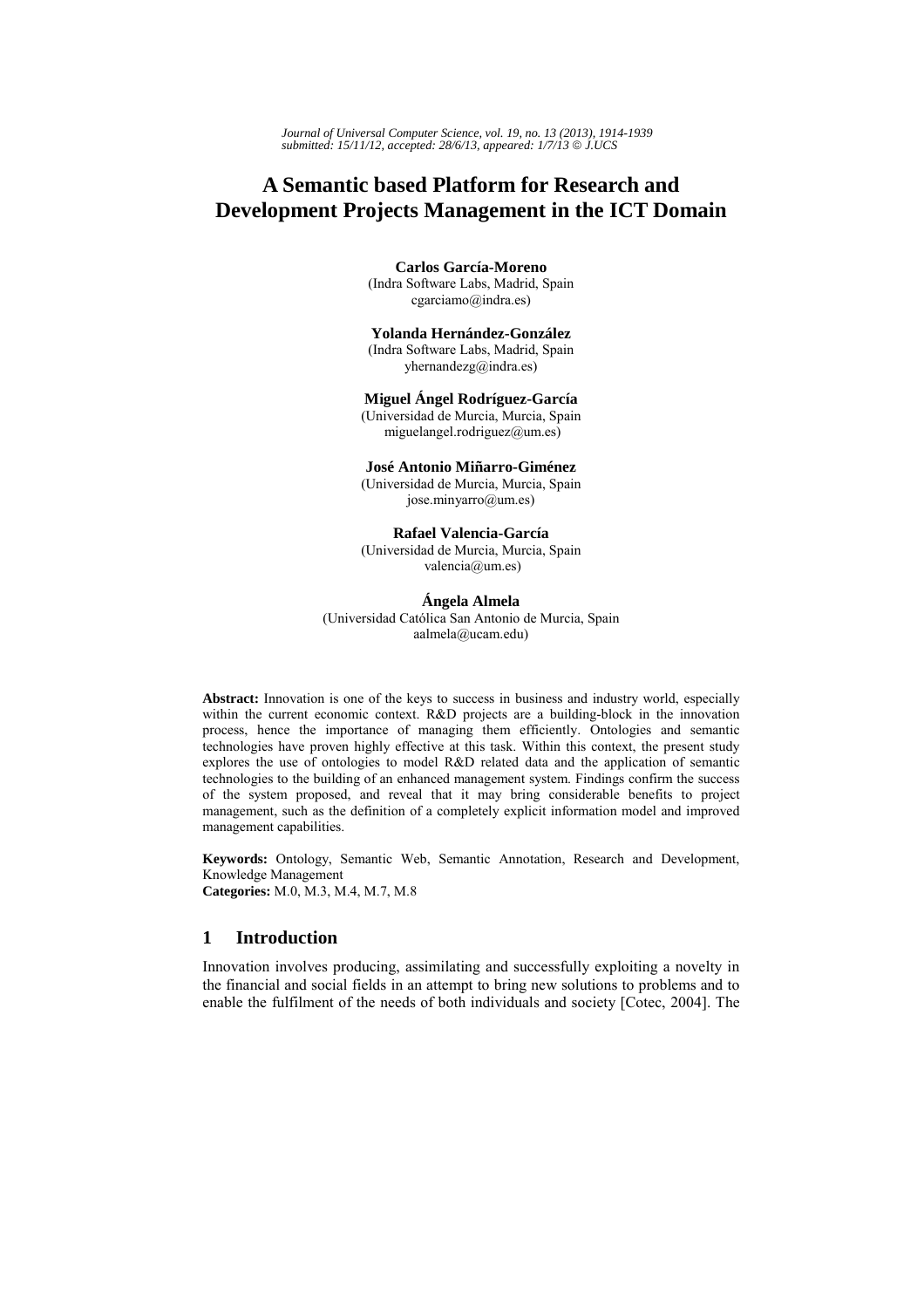need for innovation has always existed in the industry, but it has become even more pressing within the current economic context, since customers are increasingly demanding better services and products at lower prices. Thus, by being at the cuttingedge of production and marketing, customers gain a competitive advantage and the company distinguishes itself from competitors. In practice, this means improving the quality of products and reducing their price, as well as boosting productivity.

Intimately related to the concept of innovation in corporations is research and development (R&D) management, which is defined as a general set of processes and procedures for ensuring that the company succeeds in all its objectives. It usually involves several phases, namely proposal submission, project selection, approved project administration, and project deliverable dissemination. Accordingly, the sharing of project related information among different parties is crucial to the demanding decision-making tasks in R&D management. It must take place at various levels and with different knowledge backgrounds; such is the case of project applicants and reviewers, who clearly have different research interests [Liu and Ma, 2010].

Recently, certain regulations have been introduced for companies to monitor the 'quality' of their innovation activities in the industry. They issue reliable guidelines beyond the requirements laid down by other management systems, including both the effectiveness and efficiency of an R&D&I (Research, Development and Innovation) management system [UNE 166002, 2006]. Furthermore, due to its central importance, several platforms for the pooling of new ideas about this issue have been developed in the last few years [Liu and Ma, 2010]. Within this framework, semantic technologies are in an advanced stage of development [Fensel, 2002], providing a reliable basis for the challenges of organization, manipulation and visualization of data and knowledge. One of the major challenges currently posed in the area is the use of knowledgeoriented query answering to exploit the benefits of semantics.

In particular, ontologies are the fundamental technology for the semantic web. An ontology is defined as "a formal and explicit specification of a shared conceptualization" [Studer et al., 1998]. They provide a formal, structured knowledge representation, with the advantage of being reusable and shareable. In addition, they offer a common vocabulary for a domain and define the meaning of the terms with different levels of formality, as well as the relations among them. Knowledge in ontologies is mainly formalized using five kinds of components, namely classes, relations, attributes, axioms, and instances. Although their classes are usually organized into taxonomies, there are certain works in which taxonomies are considered to be full ontologies [Studer et al., 1998].

Among other applications, the use of ontologies may help overcome the limitations of the traditional methods in natural language processing. They are also relevant in the scope of some related methods such as semantic search [Lupiani-Ruiz et al., 2011], service discovery [García-Sánchez et al, 2009], information retrieval [Gharib et al., 2012] and expert finding [Lin et al., 2012]. It is also worth noting that ontologies have been applied to numerous domains, such as tourism [Jung, 2011], Robotics [Vidoni et al., 2011] or biomedicine [Ruiz-Martínez et al., 2011; Bertaud-Gounot et al., 2012]. Ontologies are thus the key to success for the Semantic Web representation. In view of that, the present study concerns the obtaining and representation of information by means of ontologies.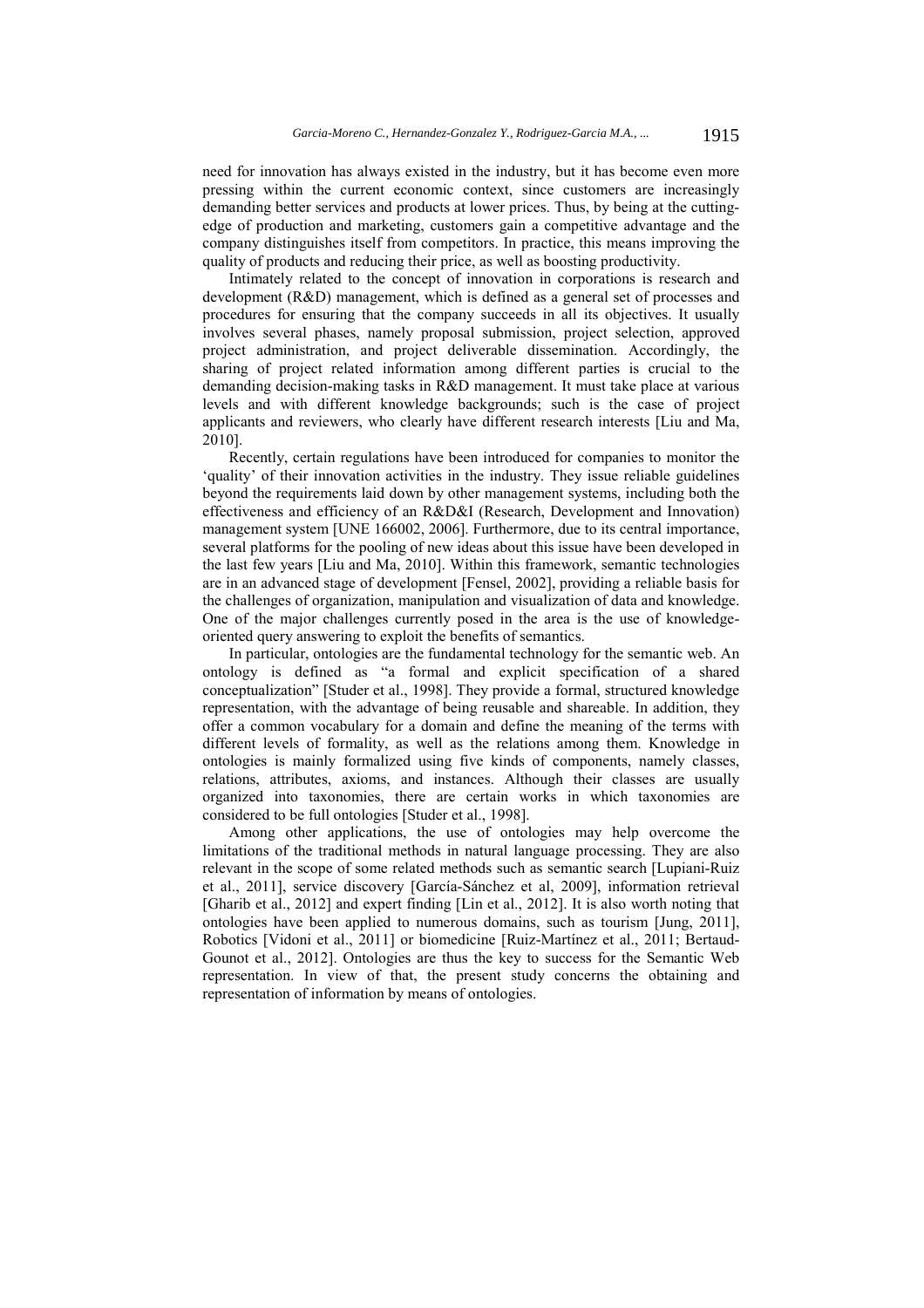1916 *Garcia-Moreno C., Hernandez-Gonzalez Y., Rodriguez-Garcia M.A., ...*

Specifically, we present a semantic based platform to assist in managing R&D projects. The remainder of the paper is organized as follows. A summary of the state of the art is provided in Section 2, and the components of the platform and its overall architecture are described in Section 3. Section 4 offers a use case scenario in the software development domain, and the results from the experiment are discussed in Section 5. Finally, some conclusions and future work are put forward in Section 6.

# **2 Related Work**

Providing a platform for managing R&D projects is a paramount concern for companies and innovation managers who search for solutions to customer needs [Quelin, 2000]. Companies which are not prepared to meet the varied demands of its potential customers are at risk of losing them to better prepared competitors [Alves et al., 2005]. This need has resulted in several projects with the express purpose of facilitating knowledge management in R&D projects. For instance, [Meade et al., 2002] discuss the use of the analytic network process (ANP) method to support the selection of projects in an R&D environment. Particularly, the authors use the ANP as a model to evaluate different R&D project proposals in order to provide actors with decisions and metrics. A different approach to the management of R&D projects is the use of decision support systems (DSS), like in [Tian et al., 2005]. The authors present a method for the selection of a suitable R&D project based on DSS. This approach accounts for the organizational aspect of the decision making process.

Nowadays, the R&D management is closely related to the integration and collaboration among different stakeholders [Nobelius, 2004]. Therefore, the R&D is described as a network of actors such as competitors, suppliers, distributors, etc., focusing on collaboration within a wider system. On the other hand, Semantic Web technologies are increasingly used in projects to improve their knowledge management [Salesh, 2006]. Moreover, these technologies have been used to undertake the management of knowledge in R&D projects.

In particular, ontologies are an efficient technology for enabling semantics-driven knowledge systems [Razmerita et al., 2003]. Hence, ontologies can be applied to knowledge management systems to provide them with conceptual models. They are being incorporated in real-world project solutions; for instance, [Maedche et al., 2003] present an integrated knowledge management architecture for companies. Similarly, [Bullinger et al., 2005] describes an ontology-based project for managing innovation projects, trying to improve the competitiveness of companies by facilitating the acquisition of knowledge of new innovative products. Thus, this ontology-based system supports employees in the knowledge acquisition process. Other systems such as the one presented in [Colomo-Palacios et al., 2010] are centred in providing a system that enables the management of R&D intermediary firms based on semantic technologies and open standards.

One of the burning issues in the field is the efficient management of R&D projects in multilingual environments. Projects in this line should support the sharing of R&D information among researchers from different nationalities who use different languages. Thus, some projects such as [Liu and Ma, 2010] covers this issue by defining an ontology-based methodology to the development of R&D project management systems with multilingual supports. This methodology is validated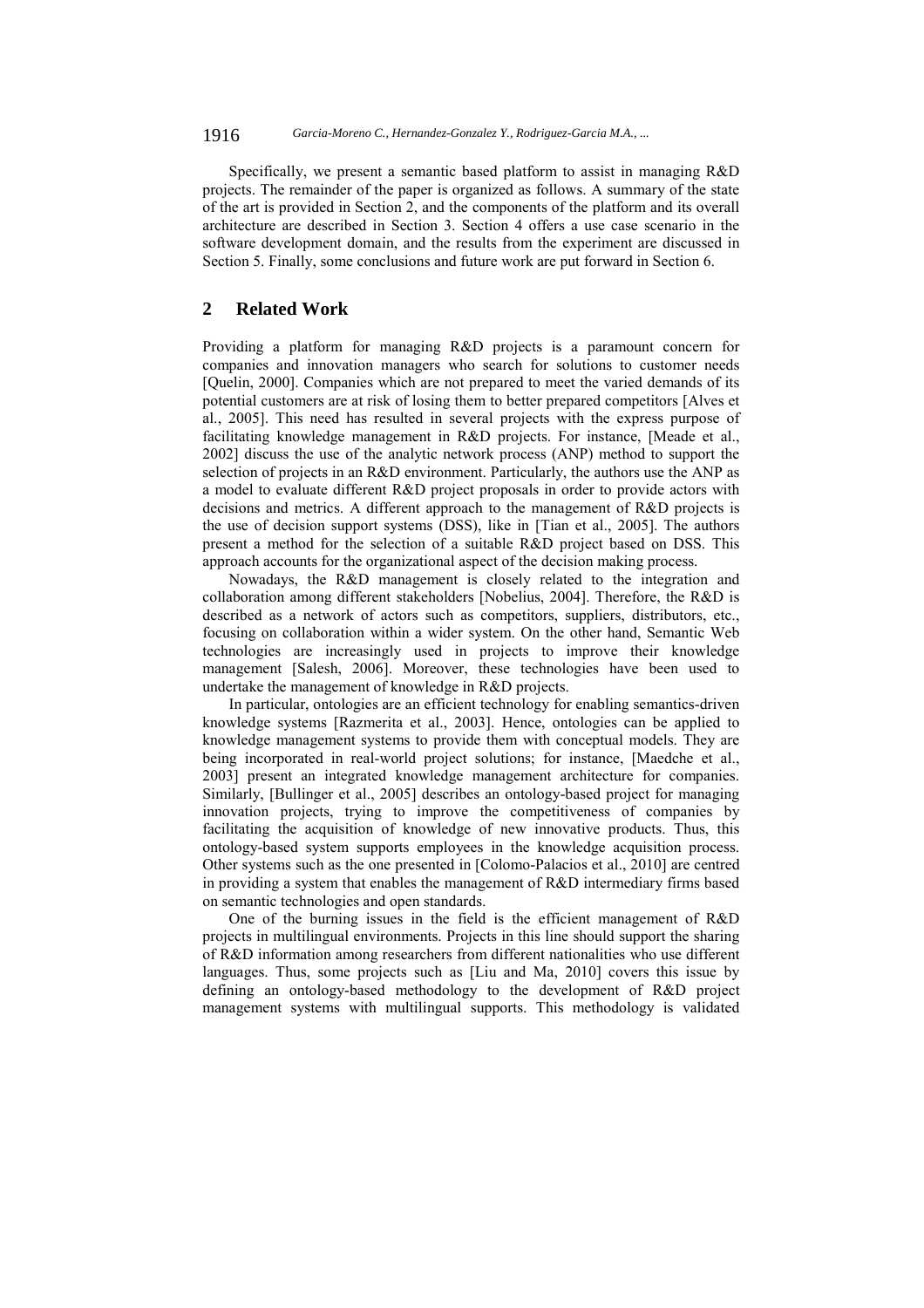during the development of a management system which supports three different languages to facilitate R&D information sharing among users in the Innovation and Technology Commission of the Hong Kong SAR Government.

On the other hand, semantic approaches for expert finding has gained momentum and some approaches have arisen lately. For example, in [Alemán-Meza et al., 2007], a framework of existing vocabularies (FOAF, SIOC and SKOS) for expert finding is proposed. Other approaches make use of the Linked Open Data that allows querying the whole Web like a huge database, thus surpassing the limits of closed data sets, and closed online communities [Stankovic, 2010; Stankovic et al., 2010]. Finally, other approaches are based on the analysis of multiple features of natural language documents of the company [Abramowicz et al, 2011; Zhu et al., 2010].

The framework presented in this work provides a decision support system for R&D industrial project managing. This decision support system allows identifying previous R&D projects and the best team for a new R&D project. Our platform has been designed to reuse and take advantage of existing vocabularies and ontologies such as FOAF, DOAP and ResumeRDF. On the other hand, it uses natural language features of the documents of the semantic descriptions in order to integrate all the best practices of the current approaches.

# **3 Platform architecture**

The architecture of the proposed system is shown in Figure 1. The system is based on previous works [García-Moreno et al., 2011; Valencia-García et al., 2011] and is composed of 4 main modules: the ontology repository, the semantic annotation module, the semantic indexing module and the semantic inference engine. To put it briefly, the system works as follows. All the research projects, staff and material resources of the companies are semantically described and inserted in the ontology repository. For each resource, the semantic annotation module extracts all the semantic annotations with respect to a domain ontology. Next, the semantic indexing module creates a semantic index based on the Vector space model. Finally, when a new project is introduced, the semantic inference engine suggests previous related projects and the best team and material resources which are to be assigned to this new R&D project. Next, these components are described in detail.

# **3.1 Ontology repository**

The main objective of this module is to store all the ontologies used by the system. Three different types of ontologies exist: R&D ontology, the domain ontologies, and the RDF (Resource Description Framework) based semantic profiles. Below, a more detailed description of these components is provided.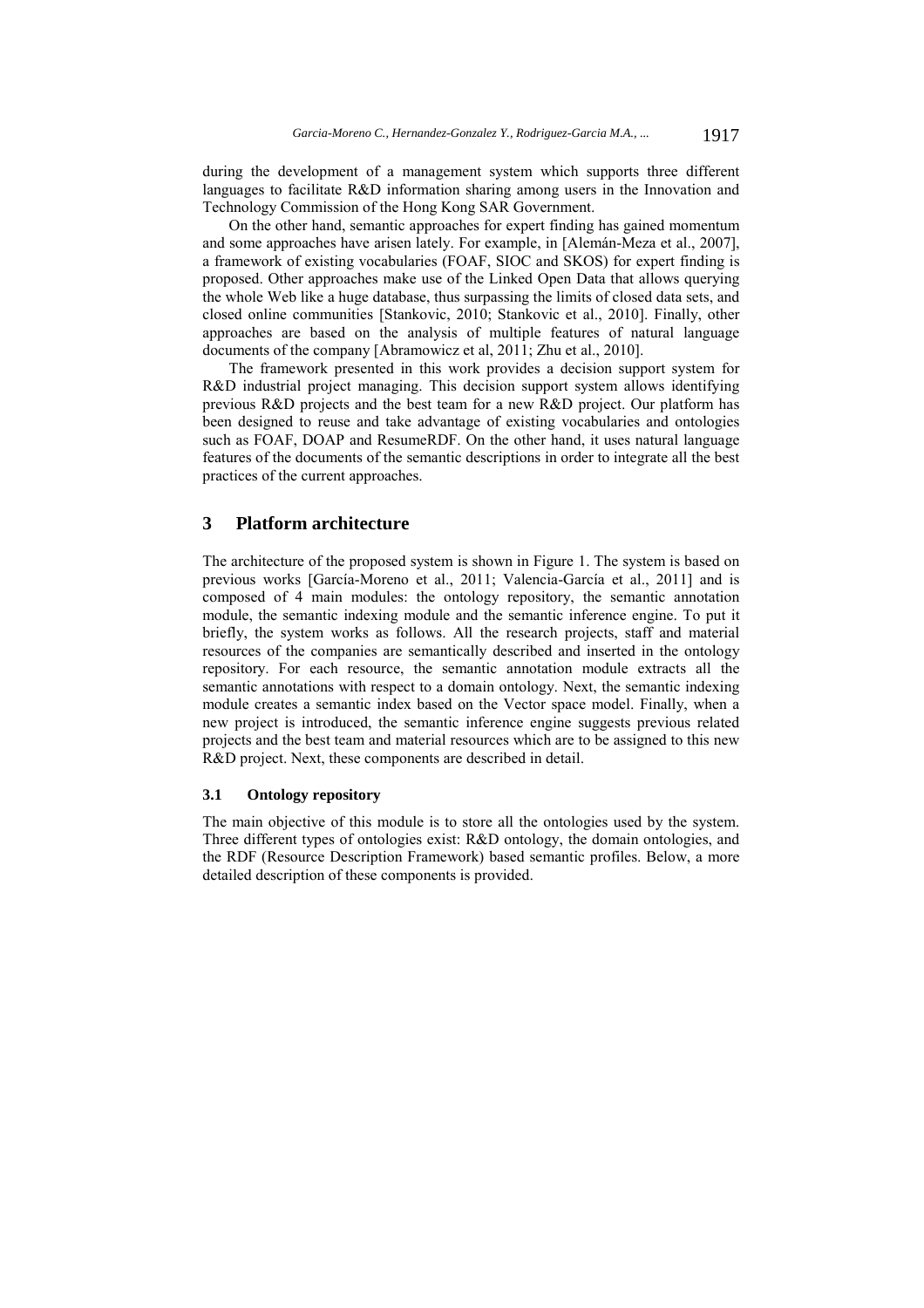

*Figure 1: System architecture.* 

# **3.1.1 R&D ontology**

For this work, an R&D ontology based on the Spanish standards on innovation has been developed. The standards used to define this ontology are the following:

- "UNE 166006:2006 R&D&I Management: Technological Surveillance": it describes the information related to the activities involved in the process of monitoring the technology [UNE 166006, 2006].
- "UNE 166001:2006 R&D&I Management: Requirements of an R&D&I project": it contains information that is relevant when implementing an R&D&I project [UNE 166001, 2006].
- "UNE-EN ISO 9001:2000 Systems Quality Management: Requirements": it emphasizes the possibilities concerning compatibility between the different management systems of a company.
- "INDRA Software Labs Quality Manual": it was required to implement the use case.
- "UNE 166005:2004 UNE 166002:2002 application Guide": it indicates how to apply the standard through the implementation of an innovation management system by experts [UNE 166005, 2004].

The R&D ontology has been designed from scratch and it has been implemented using the second version of the "Web Ontology Language", OWL 2 [Grau et al., 2008]. In particular, OWL 2-DL has been used, which is based on description logics (DL) and supports a number of important automatic DL inference services. These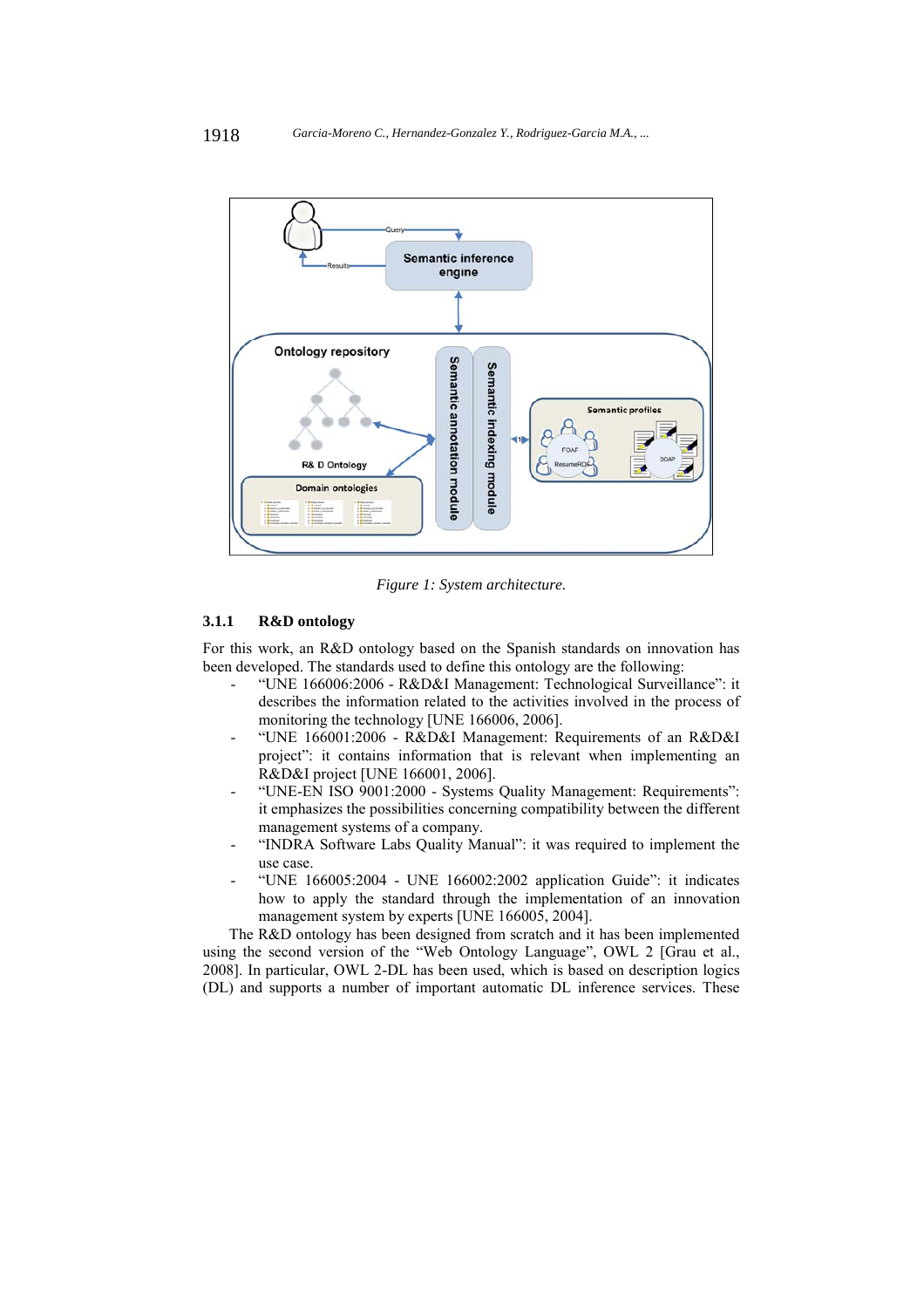services can be provided by DL reasoners including Pellet2, HermiT or Racer [Sirin and Parsia, 2004] and fulfill the following tasks:

- To ensure ontology consistency, as far as contradictory features are concerned.
- To check concept satisfiability to know whether it is possible for a class to have any instances. If a class is unsatisfiable, then defining an instance of the class will cause the whole ontology to be inconsistent.
- To provide a classification service to compute subclass relations among all the named classes, to create the complete class hierarchy. The class hierarchy can then be used to answer queries such as getting all the subclasses of a given class or just the direct ones.
- To find the most specific classes to which individuals belong in order to compute their direct types.

#### **3.1.2 Domain ontologies**

The 'domain ontologies' repository stores relevant knowledge of the application domain where the platform is going to be applied. In this case, the domain is information and communications technology (ICT), therefore an ontology describing this domain has been developed.

The first problem about defining this domain is the organization of the information on the interest domain, especially as regards its structuring. Both problems were solved so that other information source could be reused to structure and organize the information domain. This information source is the Wikipedia website, which has been our main information provider. Wikipedia is one of the biggest information containers on the Internet. We have focused on the design of an extraction process to facilitate the recovering and organization of the information of the domain at issue. Figure 2 shows an extract of the knowledge base used by the platform with some of the generic terms of the ontology, where the organization of the information can be seen.

The generic concepts shown are related to the domain in question (ICT) to build and organize our knowledge base. As can be seen in Figure 2, they are organized in a tree-shaped structure where the concepts closest to the root node (owl:Thing) describe generic information on our domain, whereas the elements in the leaves are more specific concepts within the domain.

## **3.1.3 Semantic profiles**

In this section, the semantic profiles for representing the main resources of the R&D projects are described, such as the material and human resources involved in the company. These semantic profiles are extracted from the information included in the databases of the company. For this purpose, an application for extracting the semantics from these databases has been implemented. These semantic profiles are described in detail below.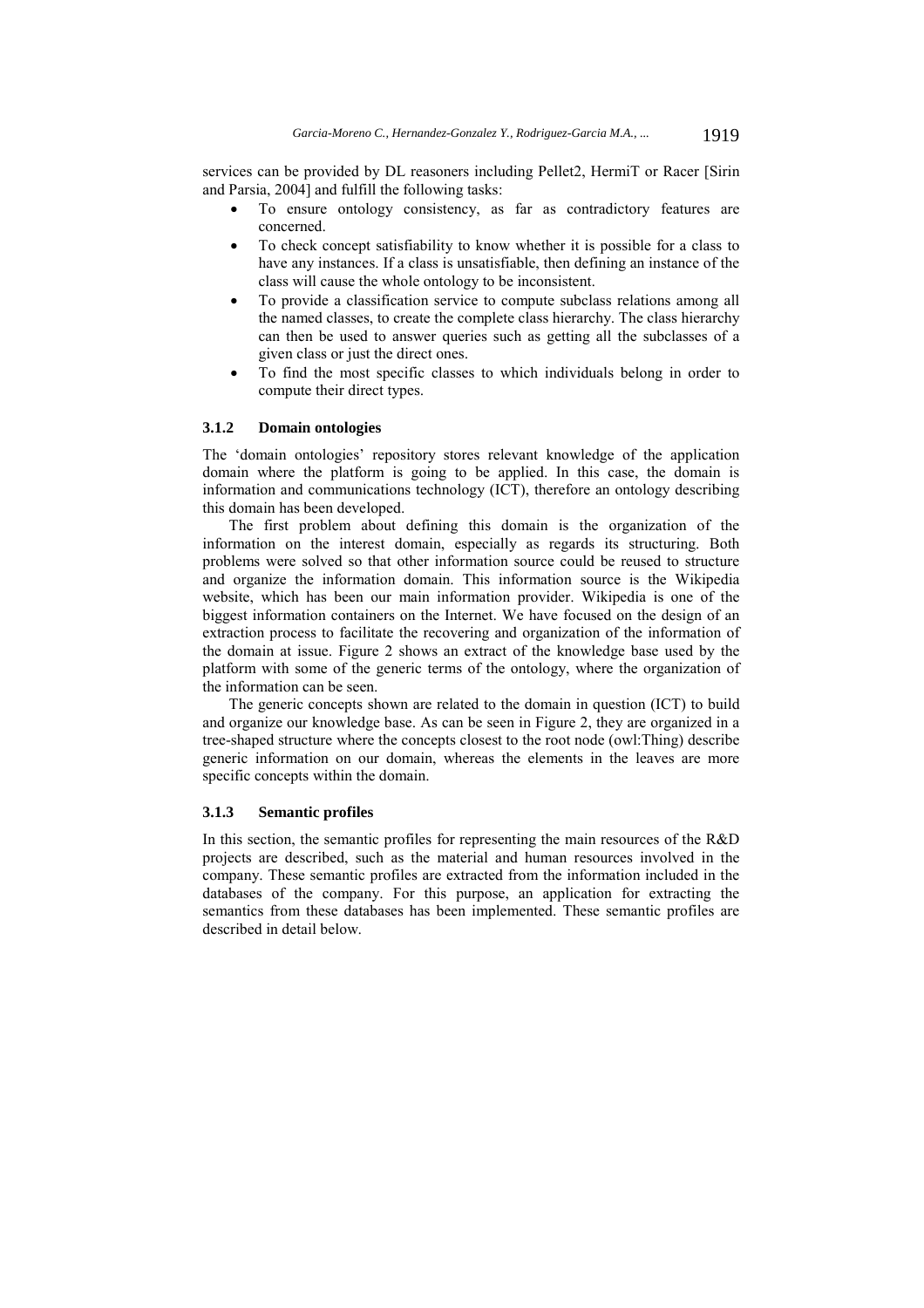

*Figure 2: An extract of the domain ontology* 

# *3.1.3.1 Semantic descriptions of R&D projects*

Description of a Project  $(DOAP<sup>1</sup>)$  is an RDF schema and XML vocabulary to describe software projects, in particular open-source projects. It was created to convey semantically-enriched information associated with open-source software projects.

The vocabulary in DOAP is insufficient for describing an R&D project. For example, DOAP profiles do not account for all the possible roles which can be played by the participants in an R&D project. Therefore, a new DOAP-based RDF schema has been created by extending the vocabulary in order to improve the semantic description of an R&D project in an organisation. In Figure 3, an example of a DOAP-based description of a project is offered. There, the doap\_ext prefix is used for referencing the name gap of the DOAP extended vocabulary, including the *project\_coordinator*, *project\_participant*, and *project\_manager* roles.

#### *3.1.3.2 Semantic descriptions of human resources*

Socio-semantic networks involve agents who produce, manipulate and exchange knowledge or information. They are groups of distributed knowledge creation and processing or knowledge communities: communities of scientists, free software developers, "wiki" contributors and webloggers, to name but a few [Rotha and Cointet, 2010]. In a company, these agents can play many different roles in an R&D project within the ICT domain, such as project manager, documenter, tester, or programmers. It is worth noting that one actor can play different roles within the

 <sup>1</sup> http://trac.usefulinc.com/doap/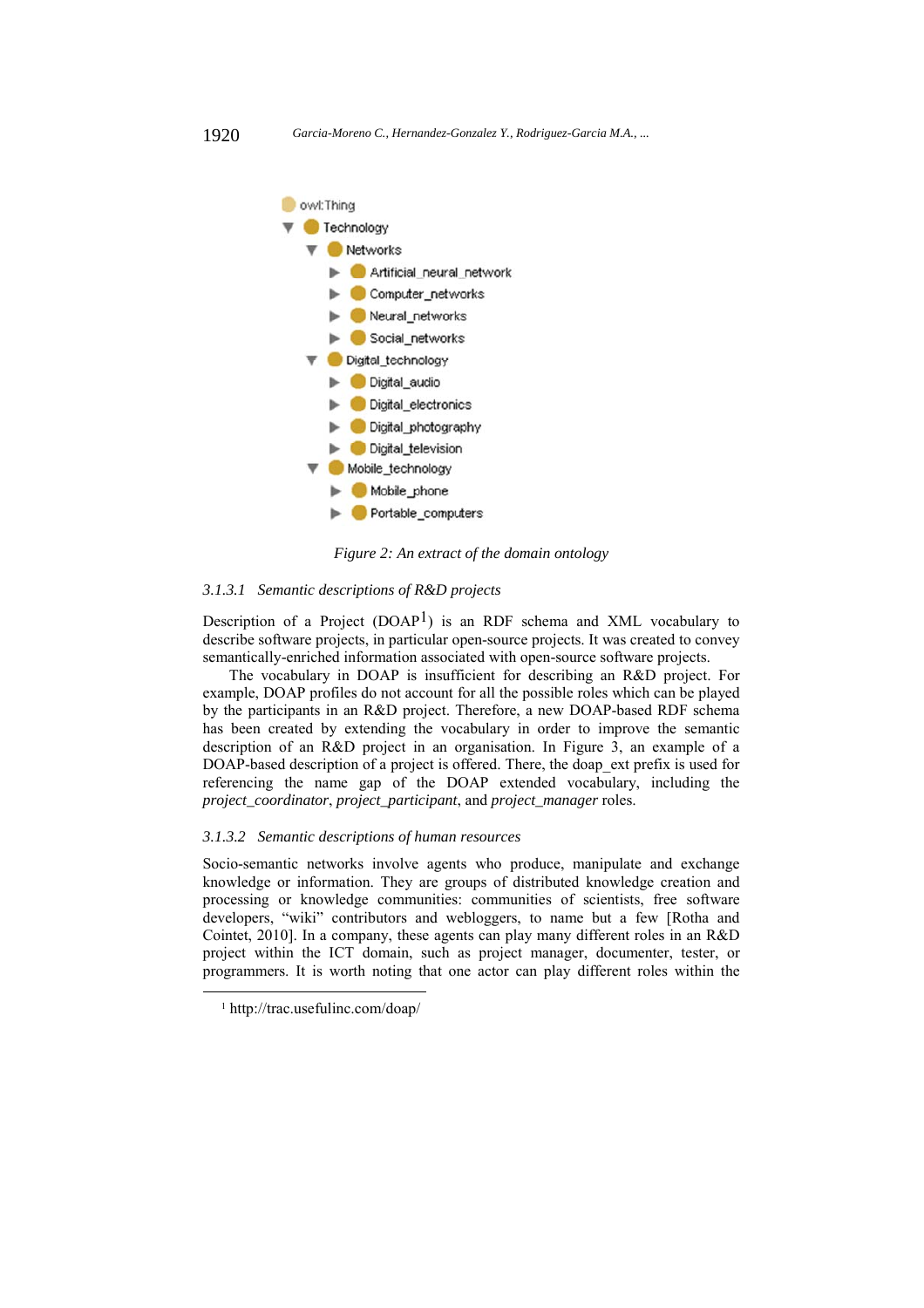scope of an R&D project. For example, the project manager can also belong to the testing team.

The main objective of this ontology is to represent the roles and competences of the participants in an R&D project. The roles played by the personnel within the company, along with other semantic information, are represented by means of FOAF (Friend-of-a-Friend), ResumeRDF and DOAP-based semantic profiles. FOAF is an RDF representation of people and their friends' personal information. ResumeRDF, on the other hand, is an ontology developed to convey the information contained in a résumé, such as business and academic experience, skills, publications, certifications, etc. [Bojärs and Breslin, 2007]. Finally, the extended DOAP-based profile defined in the previous section allows R&D projects to be semantically described.



*Figure 3: An example of a DOAP description of an R&D project*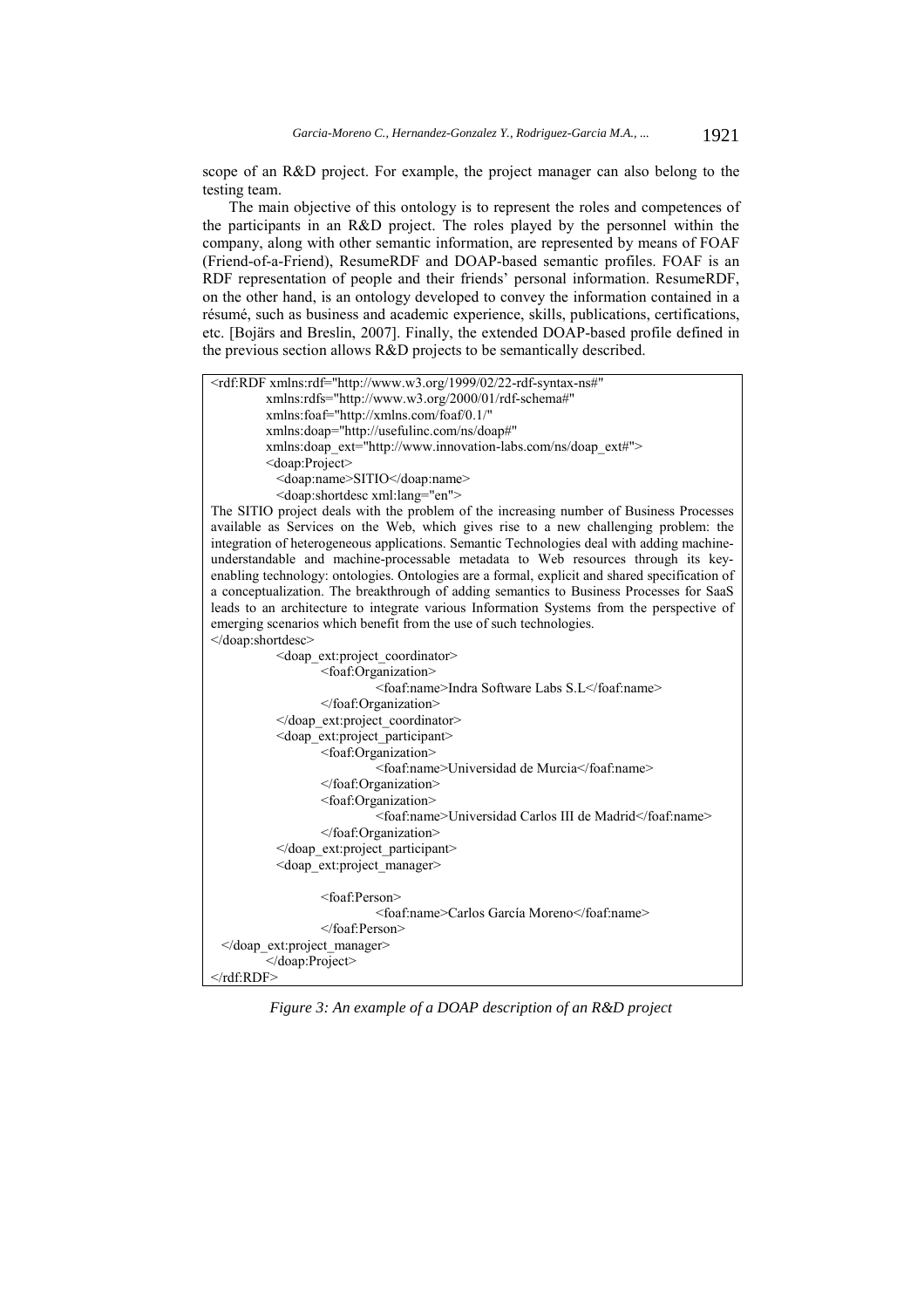## 1922 *Garcia-Moreno C., Hernandez-Gonzalez Y., Rodriguez-Garcia M.A., ...*

Semantic profiles represent the experience of users in topics related to the domain and R&D ontologies. The personnel's semantic profile includes:

- The development projects in which they are –or have been– involved (DOAP).
- Their work experience in other companies (ResumeRDF).
- Other personal information (FOAF).

In Figure 4, an example of a ResumeRDF-based description of a worker is provided. There, the *cv* prefix is used for referencing the name gap of the ResumeRDF vocabulary, *foaf* prefix is used for specifying the name gap of the FOAF vocabulary, and *doap* and *doap\_ext* prefixes are used for referencing the name gap of the extended DOAP vocabulary.

| <rdf:rdf <="" th="" xmlns:rdf="http://www.w3.org/1999/02/22-rdf-syntax-ns#"></rdf:rdf> |
|----------------------------------------------------------------------------------------|
| xmlns:rdfs="http://www.w3.org/2000/01/rdf-schema#"                                     |
| xmlns:foaf="http://xmlns.com/foaf/0.1/"                                                |
| xmlns:doap="http://usefulinc.com/ns/doap#"                                             |
| xmlns:doap ext="http://www.innovation-labs.com/ns/doap_ext#">                          |
| xmlns:cv=" http://rdfs.org/resume-rdf/#">                                              |
| $<$ cv:CV $>$                                                                          |
| $\langle cv:aboutPerson \rangle$                                                       |
| $<$ foaf:Person $>$                                                                    |
| <foaf:name>Carlos García Moreno</foaf:name>                                            |
|                                                                                        |
| $\langle$ /cv:aboutPerson>                                                             |
| <cv:haseducation></cv:haseducation>                                                    |
| $\leq$ cv:Education>                                                                   |
| <cv:studiedin>Universidad Carlos III de Madrid</cv:studiedin>                          |
| <cv:degreetype>Computer Science MSC</cv:degreetype>                                    |
| $\le$ /cv:Education>                                                                   |
| $\le$ /cv:hasEducation>                                                                |
| <cv:hasworkhistory></cv:hasworkhistory>                                                |
| <cv:workhistory></cv:workhistory>                                                      |
| <cv:employedin>Indra Software Labs S.L.</cv:employedin>                                |
| <cv:jobtitle>Innovation manager</cv:jobtitle>                                          |
| $<$ cv:isCurrent $>$                                                                   |
|                                                                                        |
|                                                                                        |
| <doap ext:workedin=""></doap>                                                          |
| <doap:project></doap:project>                                                          |
| <doap:name>SITIO</doap:name>                                                           |
| <doap:project></doap:project>                                                          |
|                                                                                        |
| $\langle$ /cv:CV>                                                                      |
| $\langle rdf$ :RDF>                                                                    |
|                                                                                        |

*Figure 4: An example of a semantic description of a worker.*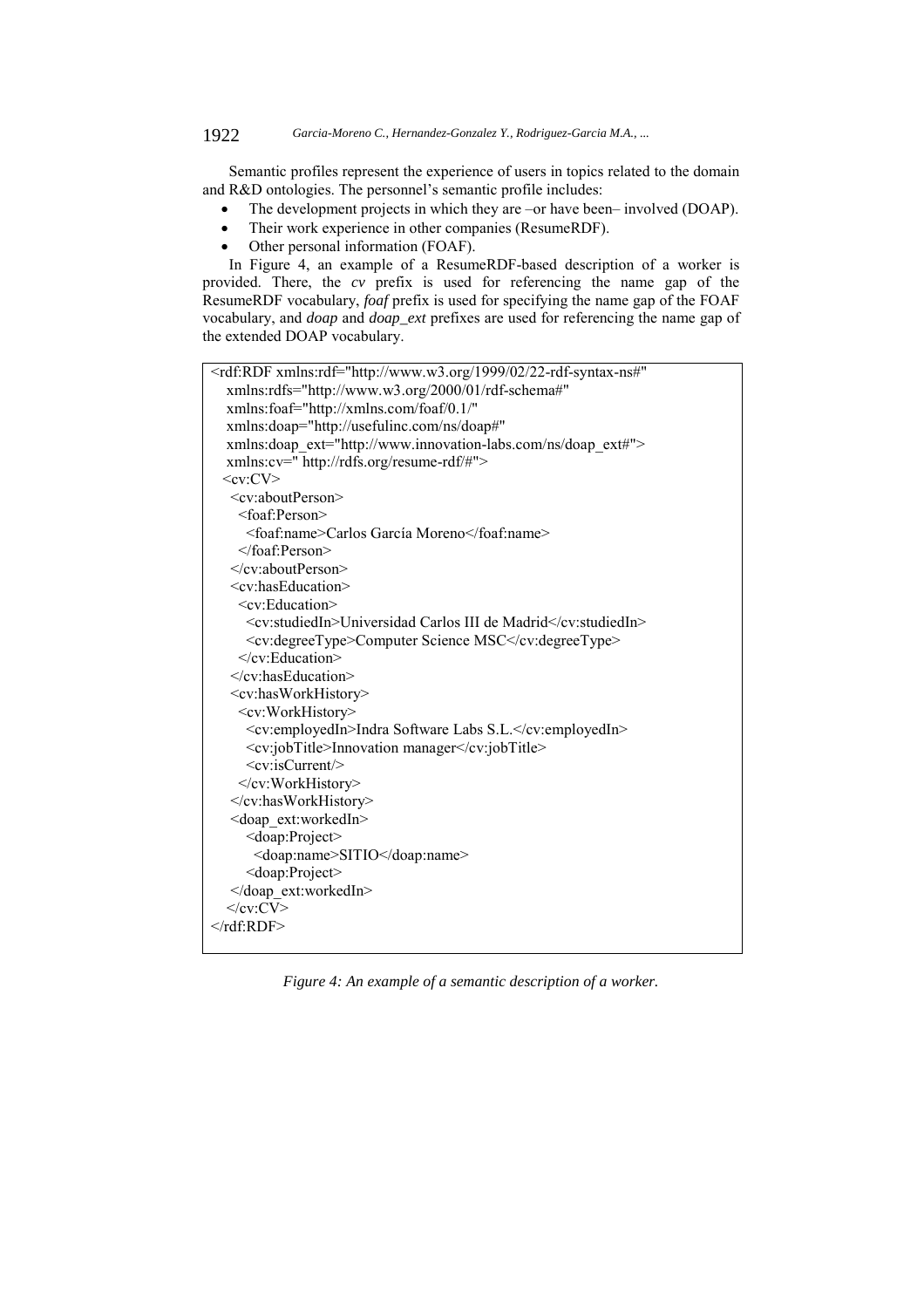#### *3.1.3.3 Semantic descriptions of material resources*

The main objective of this ontology is to represent the machines and materials that have been used in an R&D project. The information of these material resources in the company along with other semantic information are represented by means of the GoodRelations and DOAP-based semantic profiles. GoodRelations is an OWL lightweight ontology for annotating offerings and other aspects of e-commerce on the Web; it provides a standard vocabulary for denoting things, machines and other kind of products [Hepp, 2008]. On the other hand, the extended DOAP-based profile defined in the previous section allows R&D projects to be semantically described and enables the representation of the project in which the material products have been used.

Figure 5 shows an example of the semantic description of a server. As can be seen, this server has been used under the projects SITIO and SONAR.

| <rdf:rdf <="" th="" xmlns:rdf="http://www.w3.org/1999/02/22-rdf-syntax-ns#"></rdf:rdf> |
|----------------------------------------------------------------------------------------|
| xmlns:rdfs="http://www.w3.org/2000/01/rdf-schema#"                                     |
| xmlns:foaf="http://xmlns.com/foaf/0.1/"                                                |
| xmlns:gr="http://purl.org/goodrelations/v1#"                                           |
| xmlns:doap ext="http://www.innovation-labs.com/ns/doap ext#">                          |
| $\leq$ gr:ProductOrService>                                                            |
| <gr:name>Dell Server 54</gr:name>                                                      |
| <gr:category>Server (computing)</gr:category>                                          |
| $\leq$ doap ext:usedIn $\geq$                                                          |
| $\leq$ doap:Project $\geq$                                                             |
| <doap:name>SITIO</doap:name>                                                           |
| $\leq$ doap:Project $\geq$                                                             |
|                                                                                        |
| <doap ext:usedin=""></doap>                                                            |
| <doap:project></doap:project>                                                          |
| <doap:name>SONAR</doap:name>                                                           |
| $\leq$ doap:Project $\geq$                                                             |
|                                                                                        |
|                                                                                        |
| $\langle$ rdf:RDF>                                                                     |
|                                                                                        |

*Figure 5: An example of a semantic description of a server.* 

## **3.2 Semantic annotation module**

This tool receives both the domain ontologies and the semantic profiles of R&D projects. Then, the natural language texts of these profiles are extracted and, by using a set of natural language processing (NLP) tools, a semantic annotation for the natural language texts in accordance with the domain ontologies is obtained. This module is based on the methodology presented in [Valencia-García et al., 2008], and the semantic profiles are annotated with the classes and instances of the domain ontologies by going through the process described below. First, the most relevant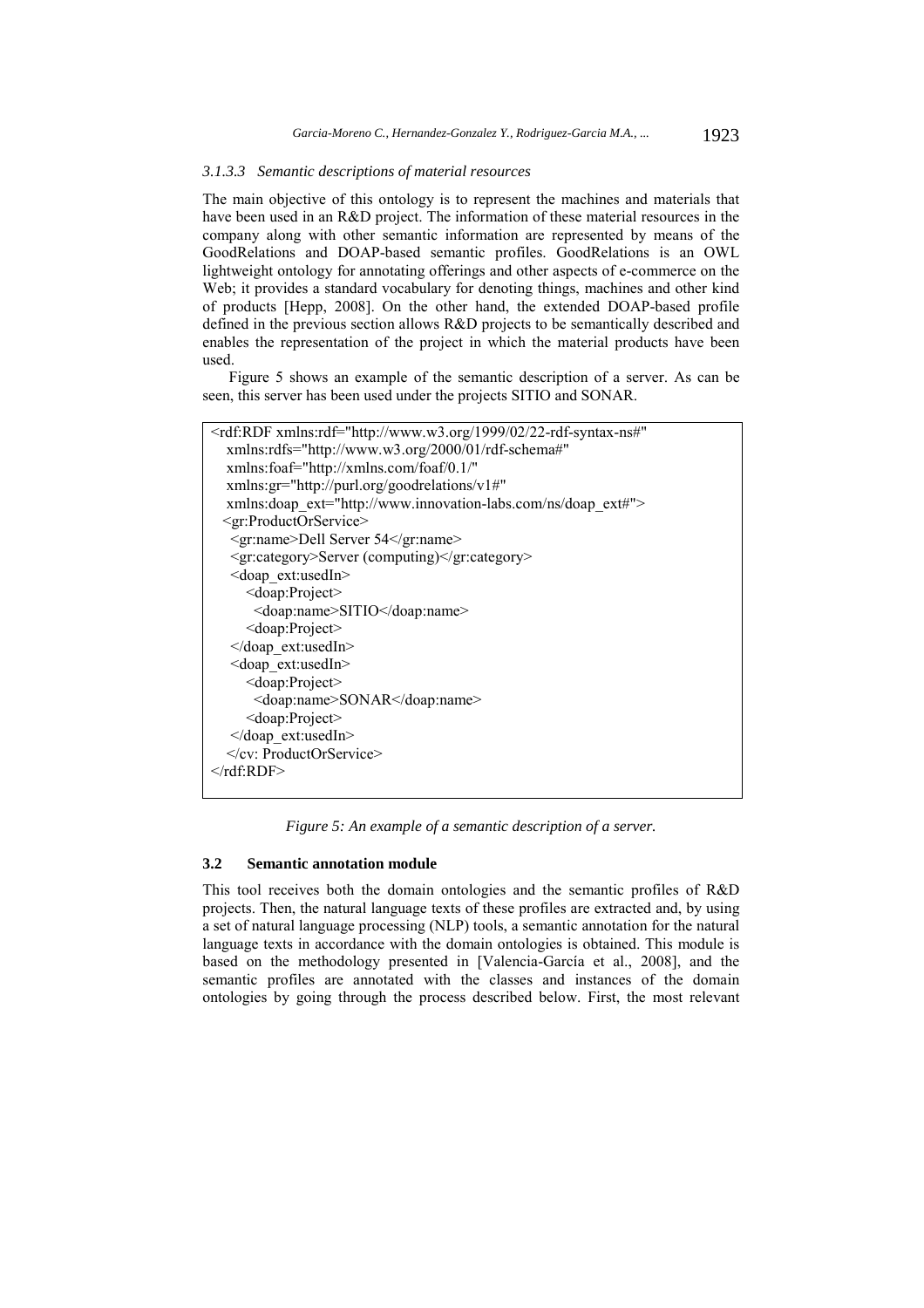linguistic expressions are identified by means of statistical approaches based on the syntactic structure of the text. Then, for each linguistic expression, the system tries to determine whether it is an individual of a class within the domain ontology. Apart from it, the GATE framework2 has been employed. GATE is an infrastructure for developing and deploying software components which process human language. GATE helps scientists and developers in three ways: (i) by specifying an architecture, or organizational structure, for language processing software; (ii) by providing a framework, or class library, which implements the architecture and can be used to embed language processing capabilities in diverse applications; (iii) by providing a development environment built on top of the framework made up of convenient graphical tools for developing components.

#### **3.3 Semantic indexing module**

the number of all profiles annotated with *i.*

In this module, the system retrieves all the annotated knowledge from the previous module and tries to create fully-filled annotations with this knowledge. This step is based on the work presented in [Castells et al., 2007]. The annotation of each semantic profile is stored in a database and has a weight assigned, which reflects how relevant the ontological entity is for the profile meaning. Weights are calculated by using the TF-IDF algorithm [Salton and McGill, 1983], which uses Equation 1:

$$
(tf - idf)_{i,p} = \frac{n_{i,p}}{\sum_{k=1}^{n} n_{k,p}} * \log \frac{|P|}{N_i}
$$
 (1)

where  $n_{i,p}$  is the number of occurrences of the ontological entity *i* in the semantic profile p,  $\sum_{k} n_{k,p}$  is the sum of the occurrences of all the ontological entities identified in the semantic profile  $p$ ,  $|P|$  is the set of all the semantic profiles, and  $N_i$  is  $n_{k, p}$ 

In this scenario, the natural language texts in the semantic profiles described in the previous section are analysed. For each profile, an index is calculated based on the adaptation of the classical vector space model presented in [Castells et al., 2007]. Each profile is represented as a vector in which each dimension corresponds to a separate ontological concept of the domain ontology. The value of the dimension of each ontological concept is calculated as follows (see Equation 2):

$$
(v_1, v_2,..., v_n)_p
$$
 where  $v_i = \sum_{j=1}^n \frac{tf - idf_{j,p}}{e^{dist(i,j)}}$  (2)

where  $dist(i, j)$  is the semantic distance between concept *i* and concept *j* in the domain ontology. This distance is calculated with the taxonomic (subclass\_of) relations of concepts in the domain ontology. Thus, the distance between a concept

 <sup>2</sup> http://gate.ac.uk/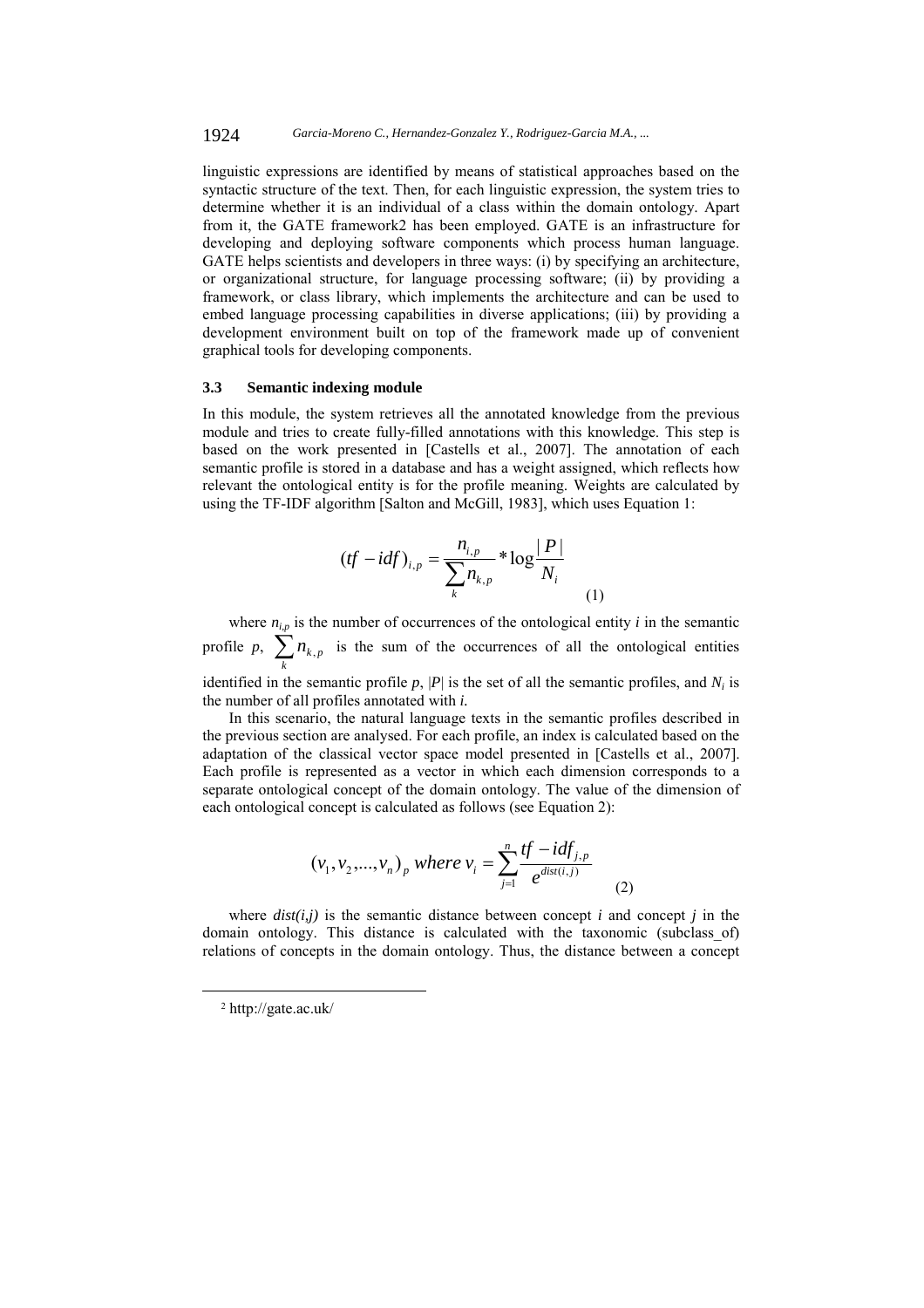and itself is 0, the distance between a concept and its taxonomic parent or child is 1, and so on and so forth.

In Figure 6, an excerpt of the ICT ontology is shown; specifically, some concepts related to cloud computing and semantic web technologies are provided.



*Figure 6: An excerpt of the ICT ontology.* 

Let us suppose that there were the text descriptions of the two R&D projects provided below (Figures 7 and 8):

The main objective of SITIO Project is the application of several emerging paradigms (**Software-as-a-Service**, **Semantic technologies**, Business Process Management, **Cloud Computing**) to build a new **Software-as-a-Service** platform that will include **Semantic technologies**, oriented to interoperability and to the reduction of costs, with the resulting profit for the software industry.

*Figure 7: Text description of the first R&D project.*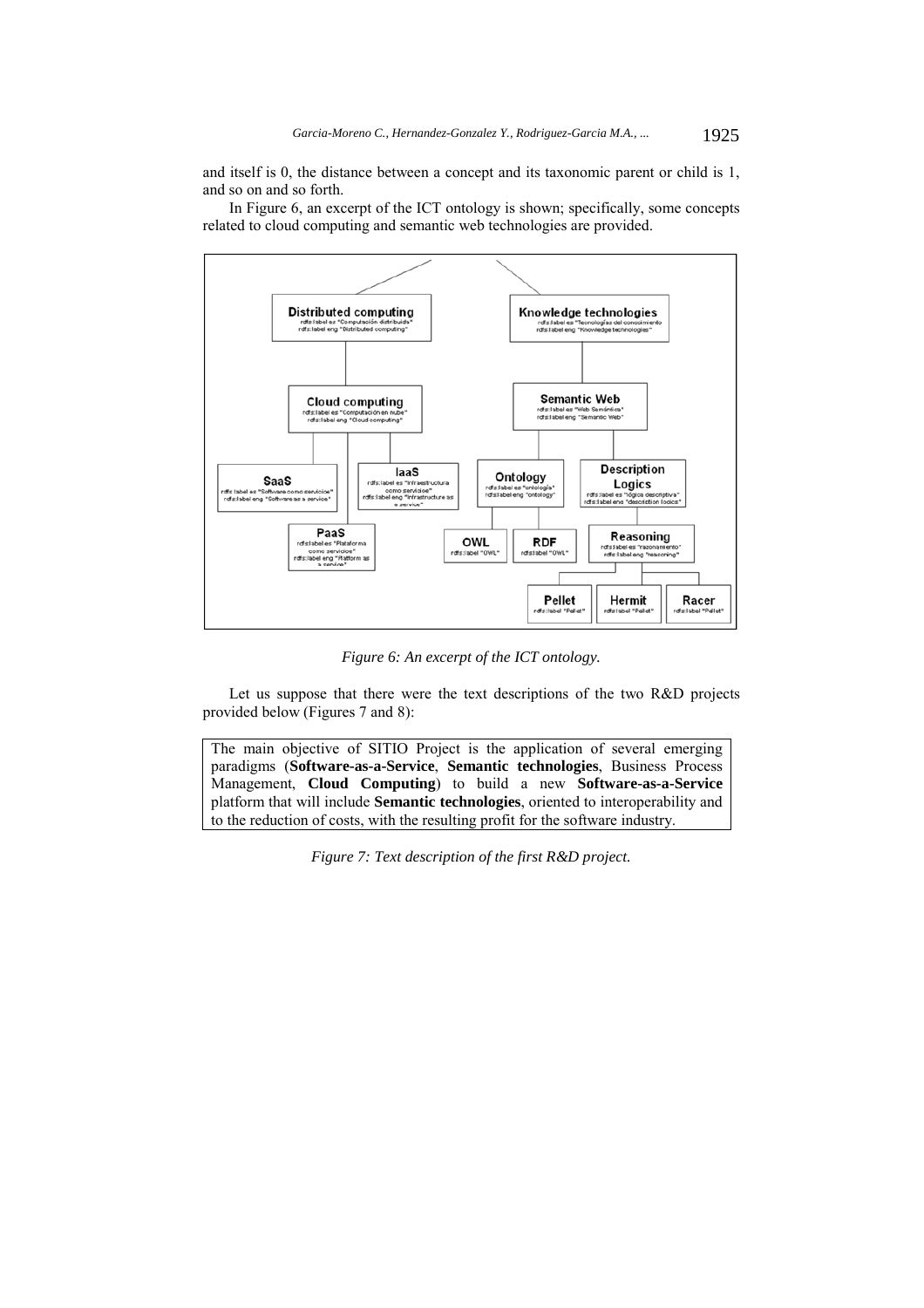The goal of SONAR project is focused on the development of a corporate financial search engine based on **knowledge technologies** and using **semantic web** elements. Basically, system collects data from two sources, public (Internet) and private (Intranet) corporate information, and merges these data into an **ontology** repository and allows the access to these data in an intelligent way, through a **reasoning** engine, which uses the **semantic content** and a natural language processor that helps users to do the searches as easy as possible.

# *Figure 8: Text description of the second R&D project.*

In Figures 7 and 8, the annotations extracted by the semantic annotation module are presented in bold. The semantic annotation module matches the concepts of the ontology with the text.

Once the annotations have been obtained, the indexes of each profile have to be calculated using the equations described in (1) and (2). In Table 1, the most important components of the vector for each project description are shown. As shown below, concepts not appearing in the text descriptions obtain a score due to the semantic distance with other concepts in the ontology.

| <b>Document</b> | <b>Concepts</b>       | tf-idf      | dimension<br>Concept<br>value |
|-----------------|-----------------------|-------------|-------------------------------|
|                 | SaaS                  | 0,049147754 | 0,053667866                   |
|                 | Semantic technologies | 0,000816327 | 0,000816327                   |
| 1               | Cloud Computing       | 0,012286939 | 0,030367387                   |
|                 | Distributed computing | 0           | 0,011171537                   |
|                 | IaaS                  | $\theta$    | 0,011171537                   |
|                 | PaaS                  | 0           | 0,011171537                   |
|                 | Knowledge             | 0,007167381 | 0,009582609                   |
|                 | technologies          |             |                               |
|                 | Semantic web          | 0,004761905 | 0,009202003                   |
|                 | Ontology              | 0,00358369  | 0,006483918                   |
| $\overline{2}$  | Reasoning             | 0,00358369  | 0,004763408                   |
|                 | Description logics    | $\theta$    | 0,004525172                   |
|                 | OWL                   | $\theta$    | 0,0023853                     |
|                 | <b>RDF</b>            | $\theta$    | 0,0023853                     |
|                 | Pellet                | $\theta$    | 0,00175236                    |
|                 | Hermit                | $\theta$    | 0,00175236                    |
|                 | Racer                 | $\theta$    | 0,00175236                    |

*Table 1: Some of the concept dimensions of the vector space model* 

The score of the relational database concept dimension is higher than the one obtained just with the tfidf algorithm. The use of semantic distance between concepts in the ontology improves the results and reduces ambiguity. Thus, the main idea is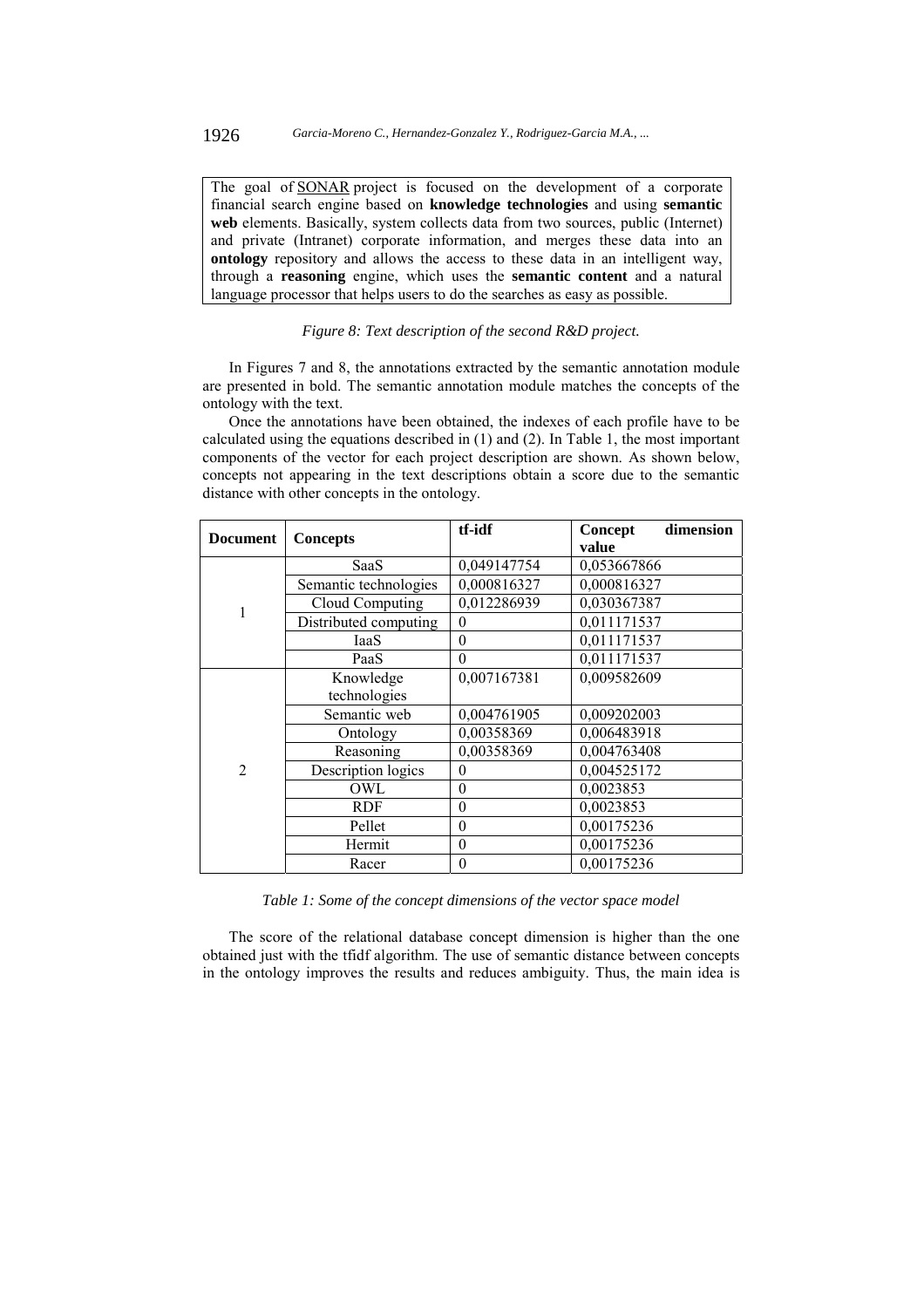that, semantically speaking, the closer the concepts, the higher the values of their dimensions.

#### **3.4 Semantic inference engine**

The semantic inference process benefits from the semantic content in the system, as explained below. Figure 9 shows the way in which the semantics associated to the R&D projects is represented within the system. Each person is described by means of the FOAF and ResumeRDF vocabularies, and each material resource is described by means of the GoodRelations vocabulary. The projects in which these people and material resources have been involved are described by means of the DOAP vocabulary and, finally, the annotations of each project are linked to the domain ontology.



*Figure 9: Connections between the vocabularies of the system.*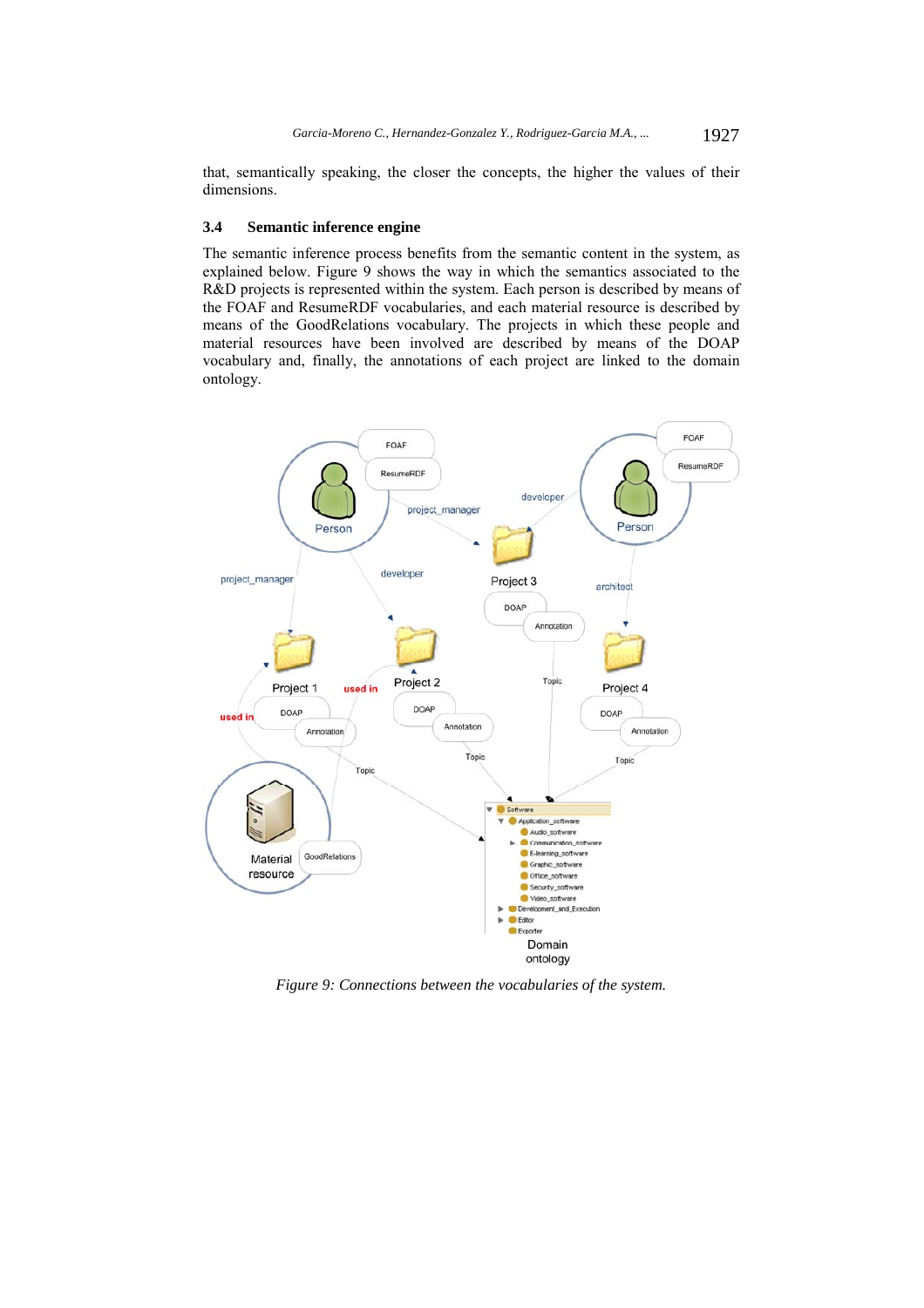1928 *Garcia-Moreno C., Hernandez-Gonzalez Y., Rodriguez-Garcia M.A., ...*

Once a new R&D project is introduced and semantically described using DOAPbased profiles (see Figure 9), and the relevant annotations of the project have been obtained, the semantic inference engine suggests a set of similar projects already existing in the knowledge base, as well as the people and material resources that should be used in the new project. A list of the previous related projects and the people and material resources involved are rated and sorted by relevance, according to the semantic profiles and the similarity to the current project. These steps are explained in detail below.

### **3.5 Suggesting similar R&D projects**

As stated above, an R&D project is defined by a DOAP-based profile and a semantic index obtained from annotations of the domain ontology. In order to determine the similarity between two software projects, semantic similarity functions based on previous works [Valencia-García et al., 2011] have been incorporated into the system.

Intuitively, the evaluation of the correlation between two projects must consider the sum of the similarity of their DOAP-based profile and the similarity between the semantic indexes of them. Given two projects, the similarity between them is calculated as shown in the following equation:

$$
projectSim(P_i, P_j) = \alpha_1 * DOAPSim(P_i, P_j) +
$$
  

$$
\alpha_2 * \cos Similarity(sem\_index(P_i), sem\_index(P_j))
$$
  

$$
\alpha_3
$$

where  $\sum \alpha_i = 1$  and  $0 \le \alpha_i \le 1$ .

Here, DOAPSim(P*i*, P<sub>*j*</sub>) is the quantitative value of the similarity of the DOAPbased profiles and the cos *Similarity* (*sem*  $\_index(P_i)$ *, sem*  $\_index(P_j)$ ) is the cosine similarity to the semantic indexes of each project. The following equation is used for determining the ontological similarity to each part of the semantic profile (ontology) of a project.

$$
DOAPSim(P_1, P_2) = \sum \max_{\substack{i=1..|O_i| \\ j=1..|O_2|}} (concSim(conc(P_1, i), conc(P_2, j))
$$
\n(4)

where  $conc(P,i)$  obtains the concept i of the semantic profile of a project P. Given two DOAP-based semantic profiles, P1 and P2 in the above formula calculate the conceptual similarity with each concept of the first profile in relation to the second one. Conceptual similarity between concepts is calculated using the following equation:

$$
concSim(c_i, c_j) = cp_1 * conc Pr ox(c_i, c_j) + cp_2 * propSim(c_i, c_j)
$$
(5)  
where  $\sum cp_i = 1$  and  $0 \le cp_i \le 1$ .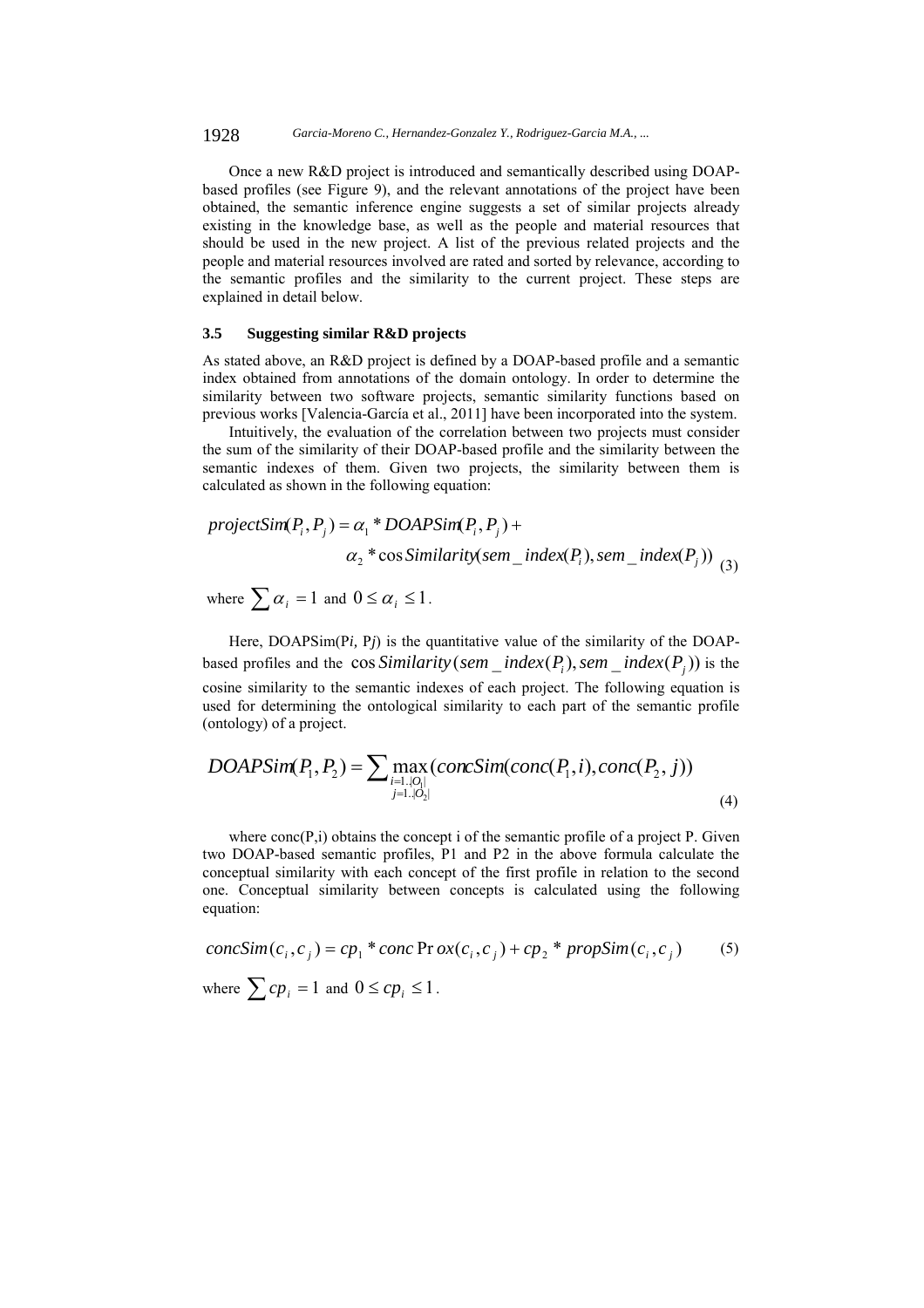Thus, conceptual similarity is calculated as the weighted average of conceptual proximity (concProx) and the similarity of the set of properties of each concept (propSim). Specifically, conceptual proximity calculates how near the concepts are in the ontology. Here, nodes stand for the number of concepts between Ci and Cj through the shortest common path, that is, through the closest common taxonomic parent concept. Providing that there is no common parent, proximity scores 0. The function is defined by the following equation.

$$
conProx(c_i, c_j) = \begin{cases} 1 - \frac{dist(c_i, c_j)}{totalNodes} & (anc(c_i) \cup \{c_i\}) \cap (anc(c_j) \cup \{c_j\}) \\ 0 & otherwise \end{cases}
$$
(6)

where *totatNodes* stands for the total number of concepts in the ontology, and *anc(c)* returns the taxonomic parents of concept c.

Finally, *propSim* accounts for the similarity between the sets of properties associated to the respective concept (see Equation 7). It is calculated by using the similarity measurement presented in related work, e.g. [Fernández-Breis et al., 2009].

$$
propSim(c_i, c_j) = \frac{common(c_i, c_j)}{common(c_i, c_j) + nonCommon(c_i, c_j)}
$$
\n(7)

The factor *common(ci, cj)* refers to the number of properties (relations and attributes) shared by both concepts, and *nonCommon(ci,cj)* is analogous, but considering the set of attributes and relations which do not appear in both concepts.

On the other hand, the cosine similarity calculates a similarity value between the vector which represents the semantic index of the current project P and each stored project P'. Cosine similarity is used for this purpose (see Equation 8):

$$
sim(P, P') = cos \theta = \frac{P \cdot P'}{|P| \cdot |P'|}
$$
\n(8)

The first vector (P') is calculated through Equation 8 for each R&D project, and the second vector (P) is the one created from the concepts extracted from the current project. The θ symbol is the angle separating both vectors; it represents the degree of similarity between them.

## **3.5.1 Detecting people and material resources involved in similar projects.**

Once the similarity between the current R&D project and the previous ones has been calculated, and assuming that the similarity factor of one or more of these previous projects reaches a given threshold, it is necessary to retrieve the human and material resources involved in those similar projects. In order to obtain the participants and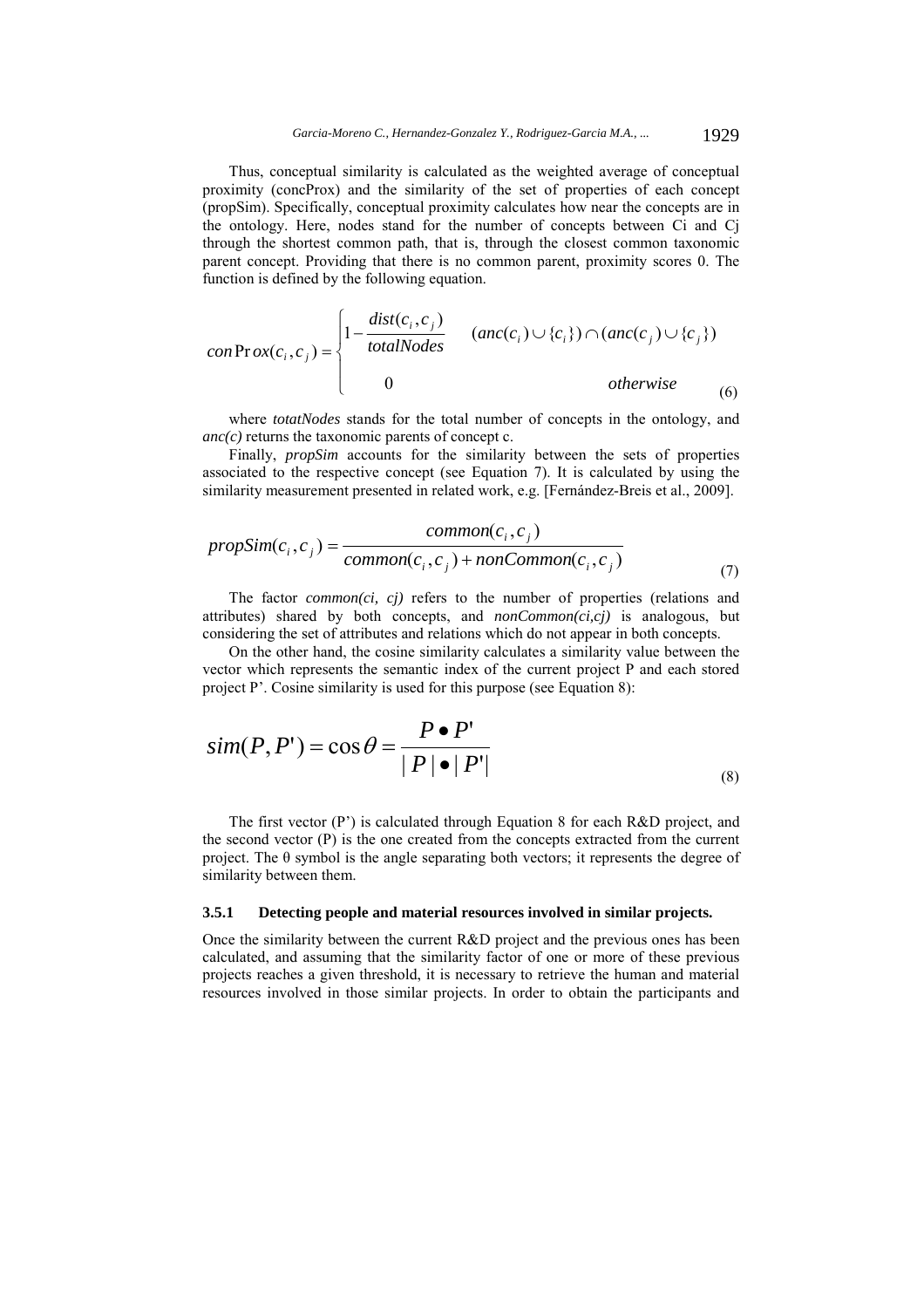#### 1930 *Garcia-Moreno C., Hernandez-Gonzalez Y., Rodriguez-Garcia M.A., ...*

their role in a given project, the following SPARQL query (see Figure 10) is entered into the ontology repository.

> PREFIX foaf:<http://xmlns.com/foaf/0.1/> PREFIX doap:<http://usefulinc.com/ns/doap#> PREFIX doap ext:<http://www.innovationlabs.com/ns/doap\_ext#> SELECT ?person ?role WHERE { doap:projectX ?role ?person. ?person a foaf:Person }

#### *Figure 10: SPARQL query for obtaining people who have worked in the project.*

This query obtains the workers involved in *projectX* and the role played (developer, project\_manager, etc). The score associated to each person is the sum of the project similarity score for all the projects in which the person has been involved. Equation 9 is considered:

$$
peopleScore(A, P) = \sum_{hasParticipated(A, P_i)} projectSim(P, P_i)
$$
\n(9)

where  $P_i$  refers to the semantic description of the previous software development projects carried out by the company.

The results are then sorted by the score of each person. For each evaluated person, the system provides information about the projects (s)he has worked on, and the parts which (s)he has played in those projects.

On the other hand, to obtain the information about the material resources of a project, the SPARQL query shown in Figure 11 is entered.

|                                 | PREFIX foaf: <http: 0.1="" foaf="" xmlns.com=""></http:>       |
|---------------------------------|----------------------------------------------------------------|
|                                 | PREFIX doap: <http: doap#="" ns="" usefulinc.com=""></http:>   |
| <b>PREFIX</b>                   | doap ext: <http: td="" www.innovation-<=""></http:>            |
| $\text{labs.com/ns/doap}$ ext#> |                                                                |
|                                 | PREFIX gr: <http: goodrelations="" purl.org="" v1#=""></http:> |
| <b>SELECT</b> ?material         |                                                                |
|                                 | WHERE { doap:projectX doap ext:used ?material.                 |
|                                 | ?material a gr:ProductOrService                                |
|                                 |                                                                |

*Figure 11: SPARQL query for obtaining material resources that have worked in the project.* 

This query obtains the material resources used in *projectX*. The score associated to each material is then calculated as the sum of the project similarity score for all the projects in which the material has been used. Equation 10 is considered: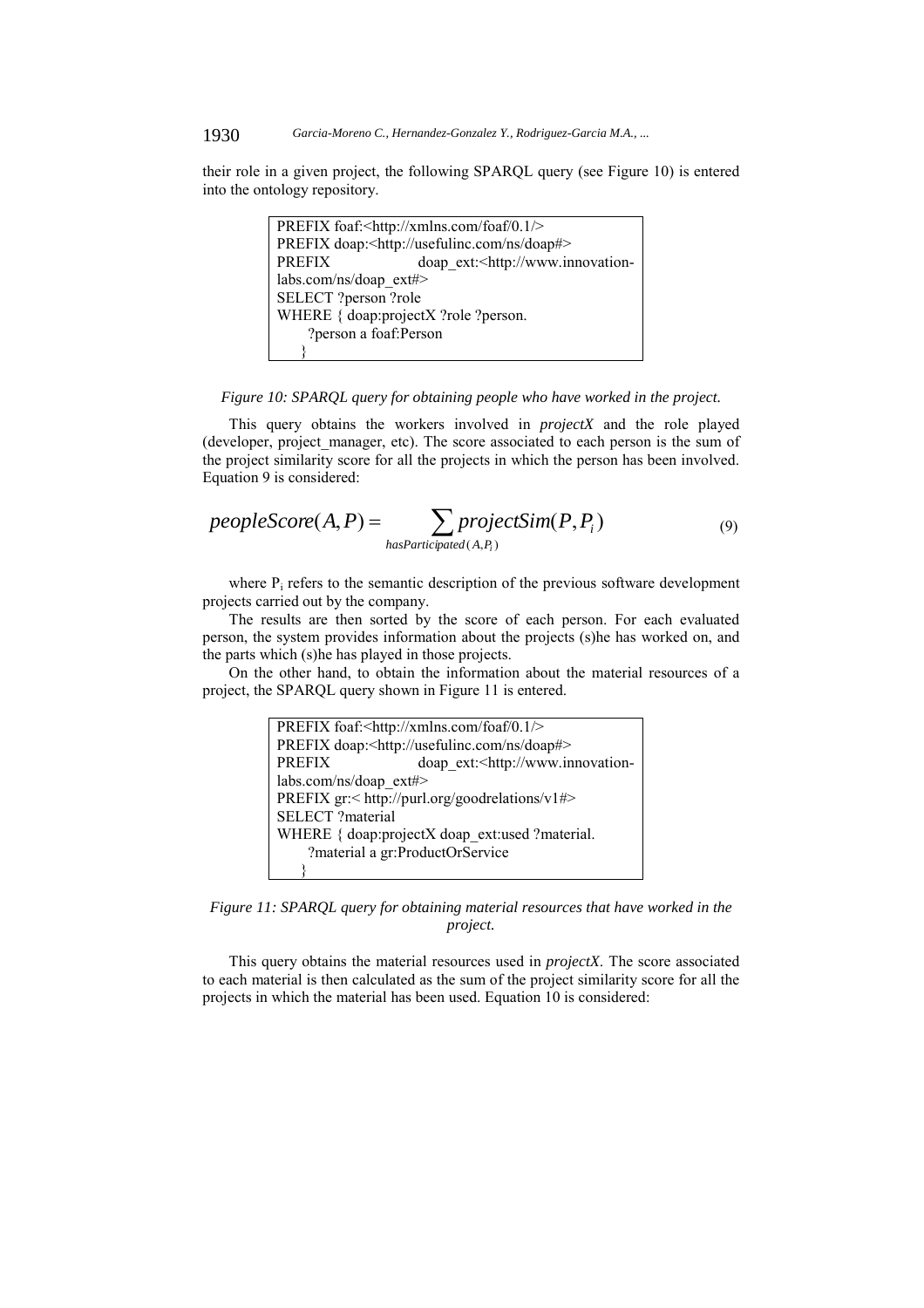$$
materialScore(A, P) = \sum_{hasBeenUsed(A, P_i)} projectSim(P, P_i)
$$
\n(10)

where P<sub>i</sub> refers to the semantic description of the previous software development projects carried out by the company.

#### **3.6 Semantic Search Engine**

Company managers in charge of selecting the human resources and materials for R&D projects can be assisted by tools for identifying the resources which best suit a new project. The system described here uses a semantic search engine to conduct the search over the semantic profiles registered in the system.

Current approaches for semantic search use formal ontology-based queries, such as SPARQL [Prudhommeaux, 2005]. These languages return tuples with the ontology values matching the queries. In this work, the platform makes use of the SPARQL language. For instance, in Figure 12 an example of an SPARQL query for obtaining all the people that have worked in semantic web R&D projects and the roles they have played in those projects is provided.



*Figure 12: An example of a SPARQL query.* 

# **4 Use case: ICT domain and Indra Software Labs**

Indra is a global company of technology, innovation, and talent, leader in high valueadded solutions and services for sectors such as transport and traffic, energy and industry, public administration and healthcare, finance, insurance, security and defence, telecom and media, to name but a few. Indra operates in over 100 countries and has 30,000 employees worldwide who share their knowledge and experience in different sectors and countries to find innovative solutions to the challenges faced by clients. Indra is the European company that most invests in R&D in its sector.

Specifically, Indra Software Labs is an Indra's subsidiary specialized in software development. It is characterized by the division of work between its various development centres and the creation and implementation of various methodologies, processes and tools for high productivity and quality products.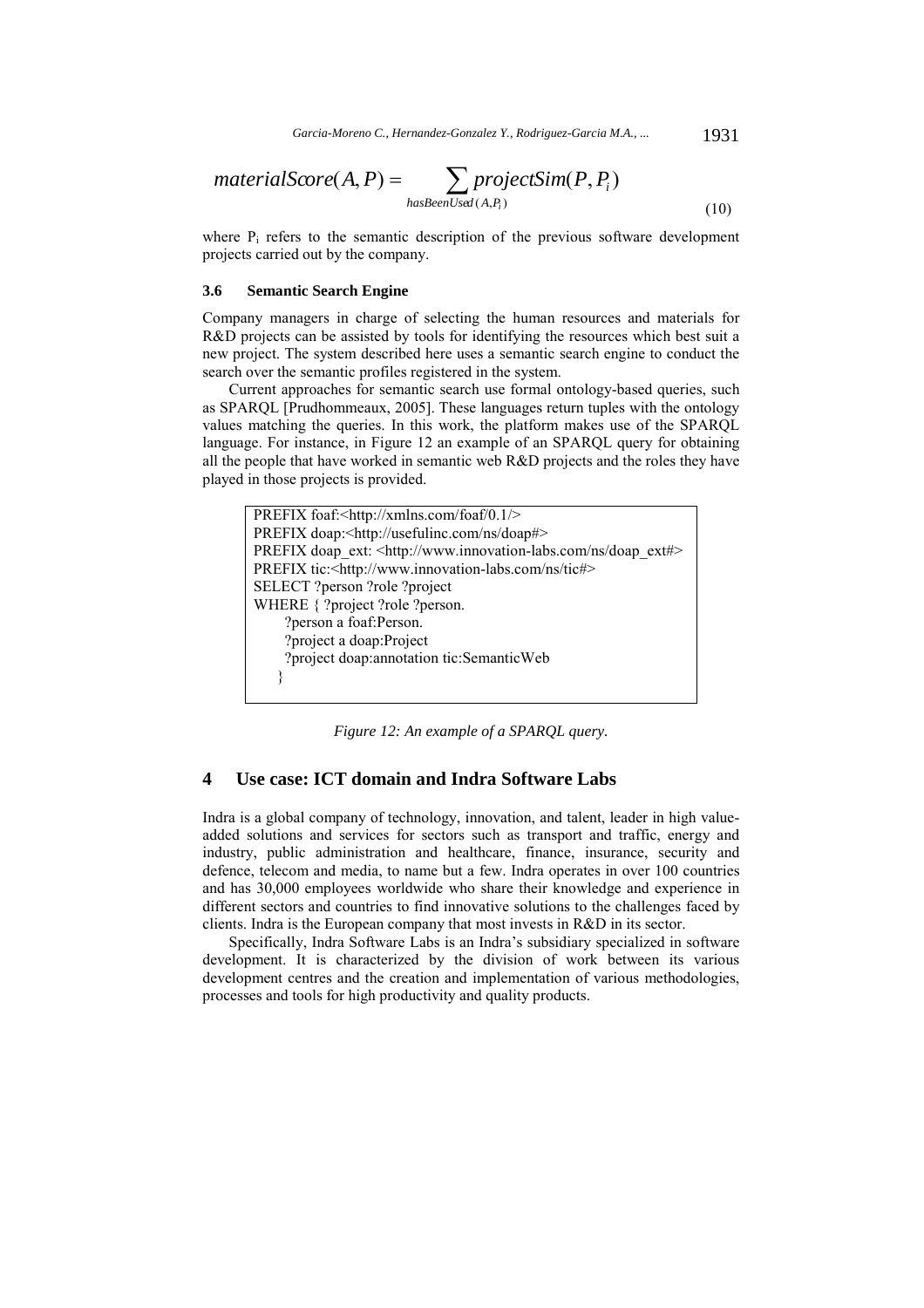This platform has been implemented in Indra Software Labs, and an ICT ontology has been developed under the scope of project IMAN, funded by the "Centro de desarrollo tecnológico e industrial CDTI".

The ICT ontology has been developed using the ontology evolution approach presented in [Rodríguez-García et al., 2012]. This approach allows using the Wikipedia website as the information provider to extract new concepts and taxonomic relationships to be included in the ontology. For this purpose, a manual built ontology comprising a reduced number of concepts was developed. Specifically, it contained around 250 concepts and 400 taxonomic relationships. This ontology was developed by means of the tool presented in [Rodríguez-García et al., 2012]. Table 2 illustrates some metrics concerning the ICT ontology.

|                                            | <b>ICT</b> ontology |
|--------------------------------------------|---------------------|
| <b>Classes</b>                             | 1747                |
| <b>Datatype properties</b>                 | 39                  |
| <b>Object properties</b>                   | 155                 |
| Subclass_of relationships                  | 5379                |
| <b>Classes with Multiple Inheritance</b>   | 259                 |
| <b>Max. Depth of Class Tree</b>            | 11                  |
| <b>Min. Depth of Class Tree</b>            | 2                   |
| <b>Avg. Depth of Class Tree</b>            | 5,9                 |
| <b>Max. Branching Factor of Class Tree</b> | 113                 |
| <b>Min. Branching Factor of Class Tree</b> |                     |
| Avg. Branching Factor of Class Tree        | 6                   |

*Table 2: Details about the ICT ontology.* 

Once the ontology was built, managers of the company were required to input data on some previous software projects of the company and to describe them from a semantic perspective; this information was stored in the ontology repository. Virtuoso repository [OpenLink Software, 2009] has been used to implement the ontology repository. Around 40 R&D software projects were semantically described and introduced into the system. An average of 5 people per project participated, so a total of 100 different semantic descriptions of people were introduced into the system. The FOAF- and ResumeRDF-based profiles were inputted into the ontology repository through a web application. Once the participants of the projects had been introduced, the semantic description of each project was manually defined. Then, the semantic annotations and indexes were calculated automatically from the natural language descriptions in the project profile using the modules explained in section 3. For this purpose, a web application for managing these DOAP-based profiles in the ontology repository was developed.

Once the semantic information about the previous projects and the personnel who had worked in those projects had been introduced, the experiment took place. This experimental evaluation aims at the assessment of the usefulness of the semantic inference engine of the proposed platform. Accordingly, 10 new R&D projects within the context of ICT were proposed. For each project, an expert generated the corresponding semantic description, which was subsequently included into the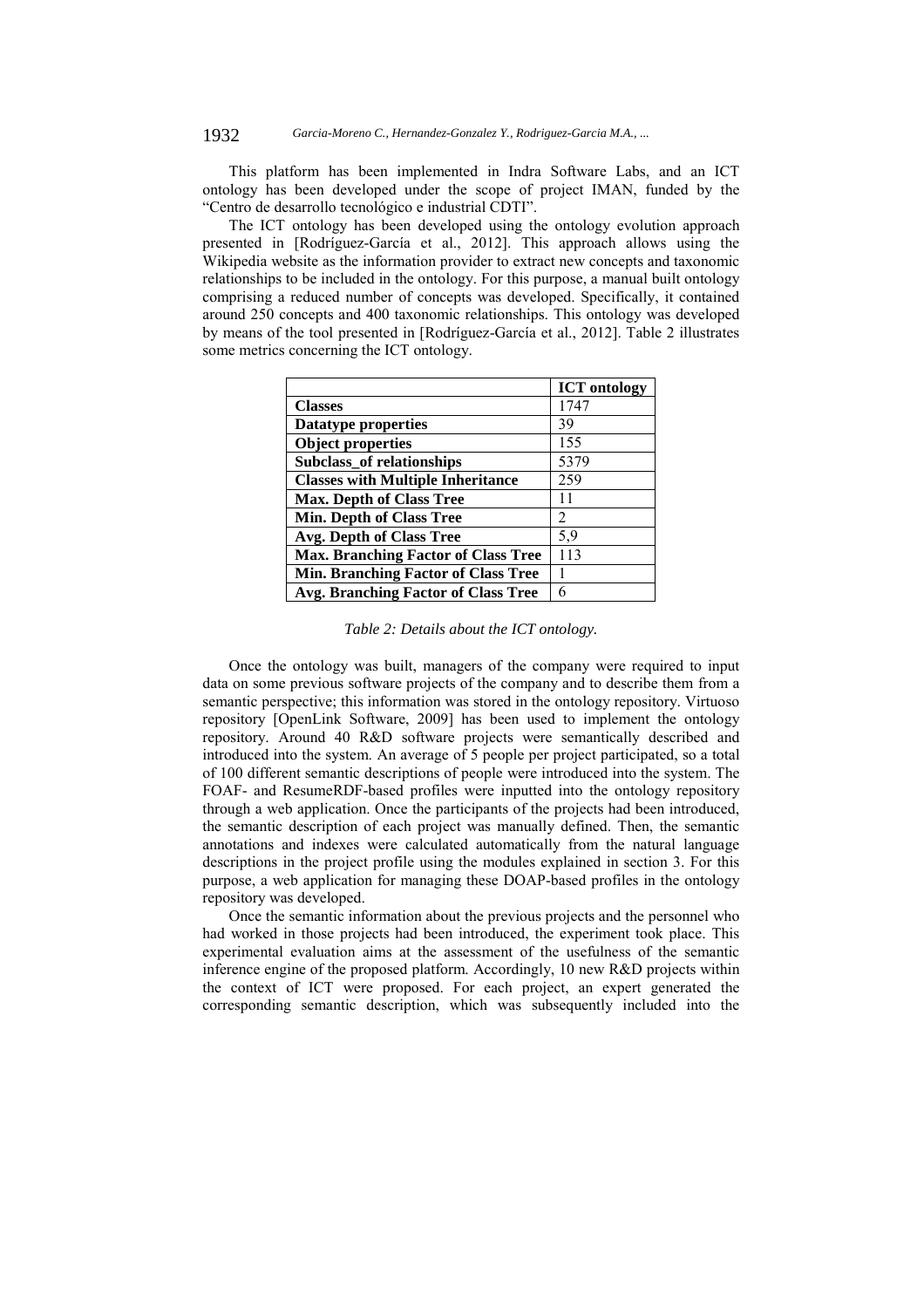repository. Then, a board of human resources managers manually selected the most related old projects and the best possible team from the company's staff to participate in every new R&D project. At the same time, the team advisor module was asked to perform the same task automatically. The results obtained by the inference engine were then compared to those achieved by the human experts.

The evaluation of the results has been done through the precision, recall, F1 measure and MAP scores. The precision score (see Equation 11) is obtained by dividing the amount of proposals put forward both by the system and in the manual process by the total amount of proposals automatically made. The recall score (see Equation 12) is obtained by dividing the amount of proposals put forward both by the system and in the manual process by the total amount of items (projects and experts) manually selected. The  $F_1$  score (see Equation 13) is the weighted average of precision and recall; the  $F_1$  score reaches its best value at 1 and the worst score at 0. Finally, the Mean Average Precision (MAP) defined in Equation 14 has been used.

$$
precision = \frac{correct\; suggestions}{total\; suggestions}_{(11)}
$$

(12) *number of relevantitems correct suggestions recall*

$$
F_1 = 2 * \text{precision} * \text{recall} / \text{precision} + \text{recall} \tag{13}
$$
\n
$$
MAP = \frac{\sum_{p=1}^{P} \text{Precision}(p)}{P} \tag{14}
$$

where *Q* is the number of different projects and the precision function is calculated using Equation 11.

The R&D projects used in this experiment can be classified into four main categories: software engineering projects, human computer interaction projects, ambient assisted living projects and projects on the Internet of services. The results obtained are shown in Tables 3, 4 and 5.

# **5 Discussion of the experiment**

Tables 3 and 4 provides information on the performance of the obtained results for both project and team suggestions in terms of precision, recall and F-measure. The results shown seem promising.

The difference in the precision values of the similar projects suggestion is significant. For example, projects 9 and 10 have obtained a low precision score (i.e., 71% and 65%, respectively). This is due to the fact that the company is short of experience in this type of projects and there are no similar previous projects in the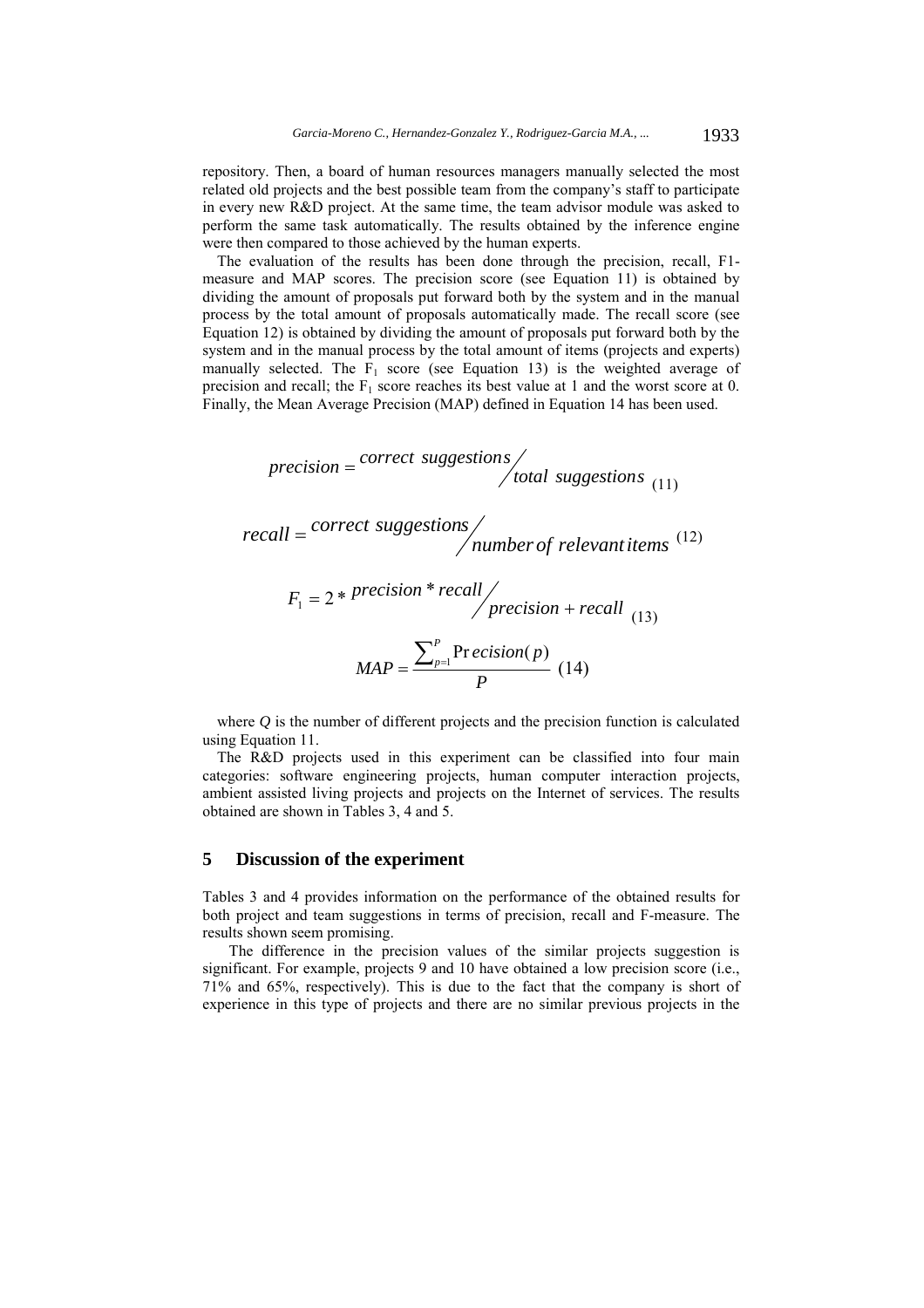system. On the other hand, projects 7 and 8 have obtained a very good precision score (i.e., 88% and 82%, respectively). This is because the company has been centred in the development of ambient assisted living technologies and there is a broad background of previous projects in the ontology repository.

|                 |              | Projects suggested |               |      |
|-----------------|--------------|--------------------|---------------|------|
| Project         | Project      | <b>Precision</b>   | <b>Recall</b> | F1   |
| type            |              |                    |               |      |
| <b>Software</b> | 1            | 0,75               | 0,66          | 0,70 |
| engineering     | $\mathbf{2}$ | 0,84               | 0,70          | 0,76 |
| (4)             | 3            | 0,81               | 0,72          | 0,76 |
|                 | 4            | 0,78               | 0,65          | 0,71 |
| Human           | 5            | 0,69               | 0,62          | 0,65 |
| computer        | 6            |                    |               |      |
| interaction     |              |                    |               |      |
| (2)             |              | 0,72               | 0,70          | 0,71 |
| <b>Ambient</b>  | 7            | 0,88               | 0,76          | 0,82 |
| assisted        | 8            |                    |               |      |
| living $(2)$    |              | 0,82               | 0,64          | 0,72 |
| Internet of     | 9            | 0,71               | 0,61          | 0,66 |
| services $(2)$  | 10           | 0,65               | 0,59          | 0,62 |
| Total           |              | 0,77               | 0,67          | 0,71 |

*Table 3: Precision, recall and*  $F_1$  *measure of the experiment, project suggested.* 

|                |                         | <b>Team suggested</b> |               |      |
|----------------|-------------------------|-----------------------|---------------|------|
| Project        | Project                 | <b>Precision</b>      | <b>Recall</b> | F1   |
| type           |                         |                       |               |      |
| Software       | 1                       | 0,71                  | 0,63          | 0,67 |
| engineering    | $\mathbf{2}$            | 0,76                  | 0,64          | 0,69 |
| (4)            | 3                       | 0,74                  | 0,68          | 0,71 |
|                | $\overline{\mathbf{4}}$ | 0,73                  | 0,58          | 0,65 |
| Human          | 5                       | 0,68                  | 0,60          | 0,64 |
| computer       | 6                       |                       |               |      |
| interaction    |                         |                       |               |      |
| (2)            |                         | 0,73                  | 0,66          | 0,69 |
| <b>Ambient</b> | 7                       | 0,77                  | 0,68          | 0,72 |
| assisted       | 8                       |                       |               |      |
| living $(2)$   |                         | 0,70                  | 0,53          | 0,60 |
| Internet of    | 9                       | 0,65                  | 0,58          | 0,61 |
| services $(2)$ | 10                      | 0,63                  | 0,55          | 0,59 |
| Total          |                         | 0,71                  | 0,61          | 0,66 |

*Table 4: Precision, recall and*  $F_1$  *measure of the experiment, team suggested.*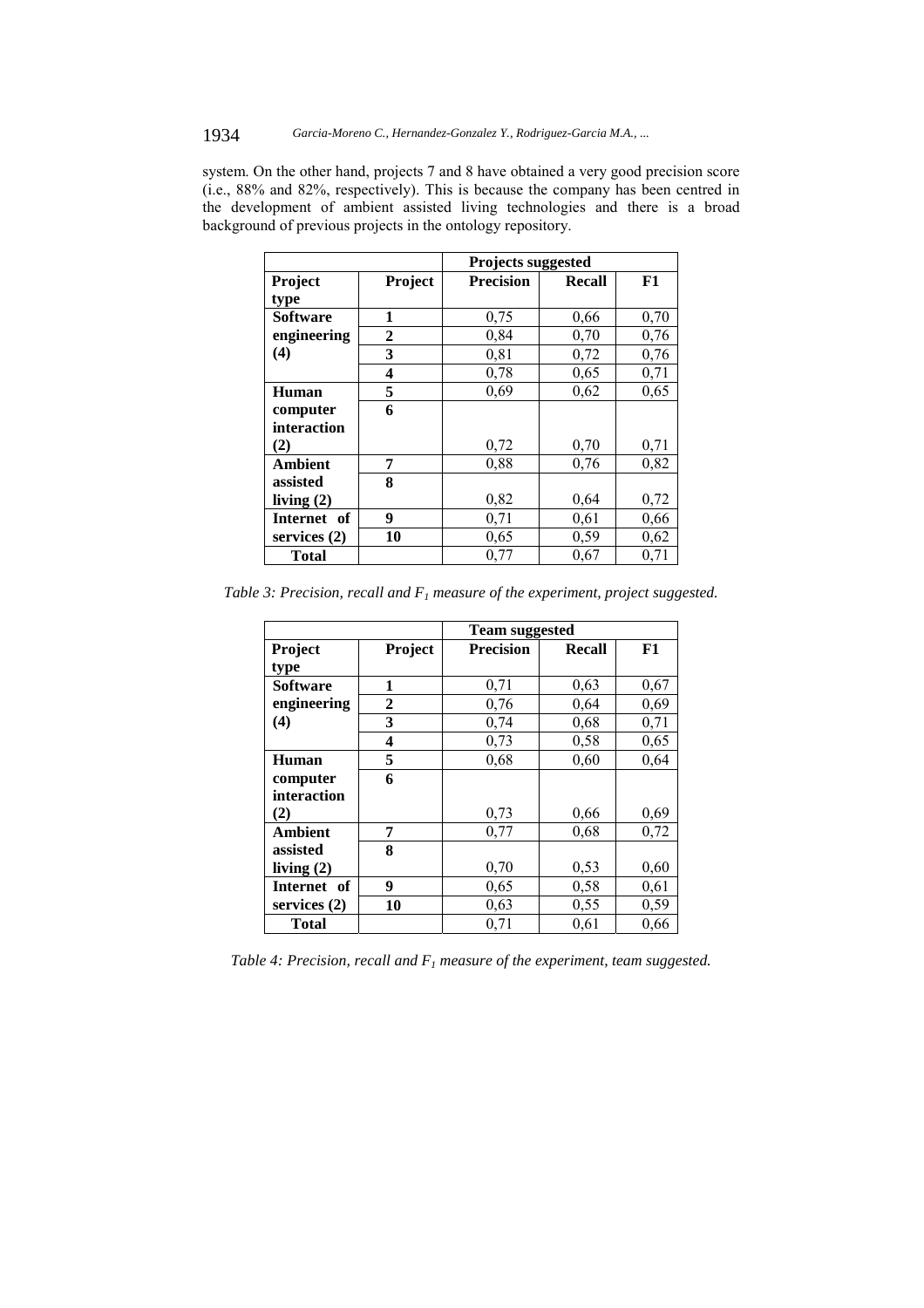Regarding the recall score of the similar projects suggestion, projects 9 and 10 have obtained the worst results, namely 61% and 59%, respectively, because a very low number of similar projects were obtained with the projects on the Internet of services. The best results have been obtained in the ambient assisted living projects, due to the fact that this kind of projects are very specific and less ambiguous, and almost all of them were suggested. Finally, the method achieved the best results in the F-measure in project 7, obtaining a score of 82%.

The overall results for project suggestions seem promising, obtaining a precision score of 77%, a recall score of 67% and an F-measure score of 71%.

The results obtained for the team suggestion are worse than the ones obtained for the project suggestion. For example, projects 9 and 10 obtained the worst precision because the company does not have many employees that have a broad background on technologies of the Internet of services. The best precision scores were obtained in ambient assisted living and software engineering projects, since the company employees have wider experience in these topics. Specifically, the best precision score is obtained in project 7, namely 77%. A regards the recall score, the team suggested for project 8 obtained the worst result, because some workers with considerable experience in ambient assisted living technologies were not suggested. The bad results obtained in the projects on the Internet of services are due to the fact that the company does not have many people with experience in this type of projects. The overall results for team suggestions are quite good, obtaining a precision score of 71%, a recall score of 61% and an F-measure score of 66%.

On the other hand, Table 5 shows the MAP measure of the experiment. As can be seen, the best results for both projects and team suggestions are obtained in ambient assisted living projects (i.e. 85% and 74%, respectively).

It is difficult to compare different approaches described in the literature, because none of the software applications are available and the experimental sets are unavailable. Indeed, the examples used in similar works differ significantly in content and size; concepts and relations are treated differently; domains, relations and attributes are different; errors are not treated uniformly, etc. Besides, some of the most similar works do not provide any statistical metric of the results [Alemán-Meza et al., 2007; Colomo-Palacios et al., 2010; Stankovic et al., 2010; Abramowicz et al., 2011]. A fair comparison of similar methods would require the usage of the same testing examples and the same ontology.

In fact, the only comparison can be done with expert finding systems such as the one presented in [Stankovic, 2010], where the F-measure scores obtained were between 49% and 71%. As can be seen, our approach improves this results, obtaining an F-measure between 59% and 72%.

Some works use the MAP measure for evaluating its performance. For example, the work presented in [Zhu et al., 2010] obtains the best MAP score of 65,64%, while our approach obtains a MAP score of 71%.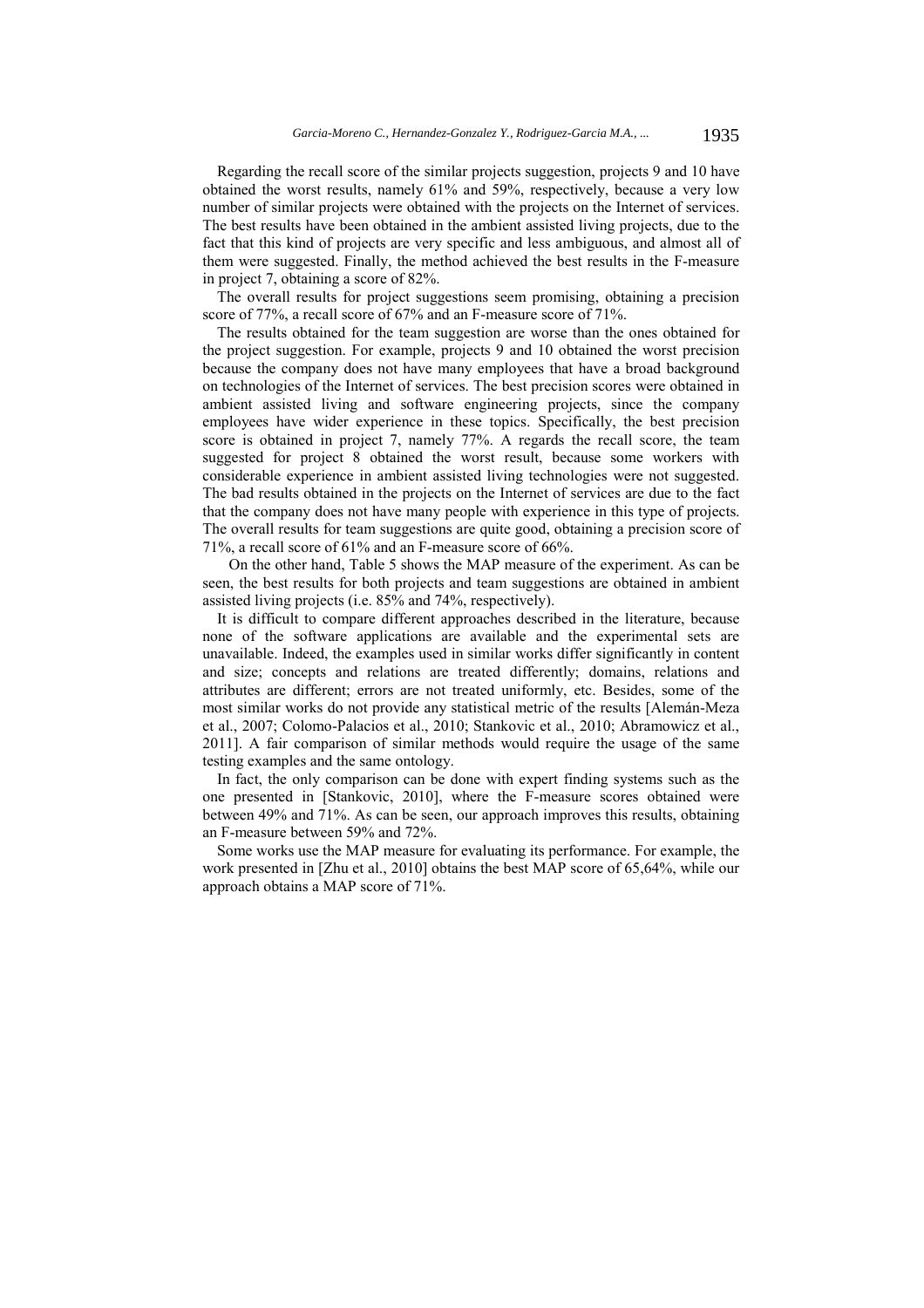| Project type            | <b>Projects suggested MAP</b> | <b>Team suggested MAP</b> |
|-------------------------|-------------------------------|---------------------------|
| Software engineering    | 0,80                          |                           |
| Human<br>computer       |                               |                           |
| interaction             | 0.71                          | 0.71                      |
| Ambient assisted living | 0,85                          | 0,74                      |
| Internet of services    | 0,68                          | 0,64                      |
| <b>Total</b>            | 0.77                          | 0.71                      |

*Table 5: MAP of the experiment.* 

## **6 Conclusions and future work**

Innovation is one of the keys to success in nowadays business world, especially within the current economic context. In most cases, innovation can lead to an increase in profits by improving the quality of the outcome and decreasing production costs. R&D projects are a building-block in the innovation process; they form a sound basis for companies to meet their business and strategic objectives. Traditional R&D management systems are fraught with problems derived from the need to share heterogeneous data among different departments and levels.

Ontologies and semantic technologies have proven highly effective at capturing, defining, sharing and reusing the knowledge on a specific domain. In this work, we propose the use of ontologies to model R&D related data and the application of semantic technologies to build an enhanced R&D management system. The main benefits derived from adding semantics to our R&D management system are:

- 1. The definition of a completely explicit information model, since the existence of ontologies serves as a reference for communication (both among people and computers) and helps improve data quality and consistency.
- 2. Improved search capabilities, obtained by describing R&D projects and participant profiles in terms of a well-defined and formal domain model.
- 3. An improved management of information, to be achieved by means of the exploitation of search and inference capabilities.

As further work, we aim to extend the scope of the application to cover the whole R&D&I management lifecycle. The ultimate goal is that R&D&I management in companies is conducted in an integrated, holistic way. All the departments in the company should be involved in this process, which must be cyclical as far as use and generation of knowledge are concerned. Therefore, the entire lifecycle must be considered, from the initial brainstorming to the analysis of the results of the finished projects.

#### **Acknowledgements**

This work has been supported by the Centro de Desarrollo Tecnológico Industrial (CDTI) through project IMAN (IDI-20110605) and by the Spanish Ministry of Economy and Competitiveness and the European Commission (FEDER / ERDF) through project SeCloud (TIN2010-18650).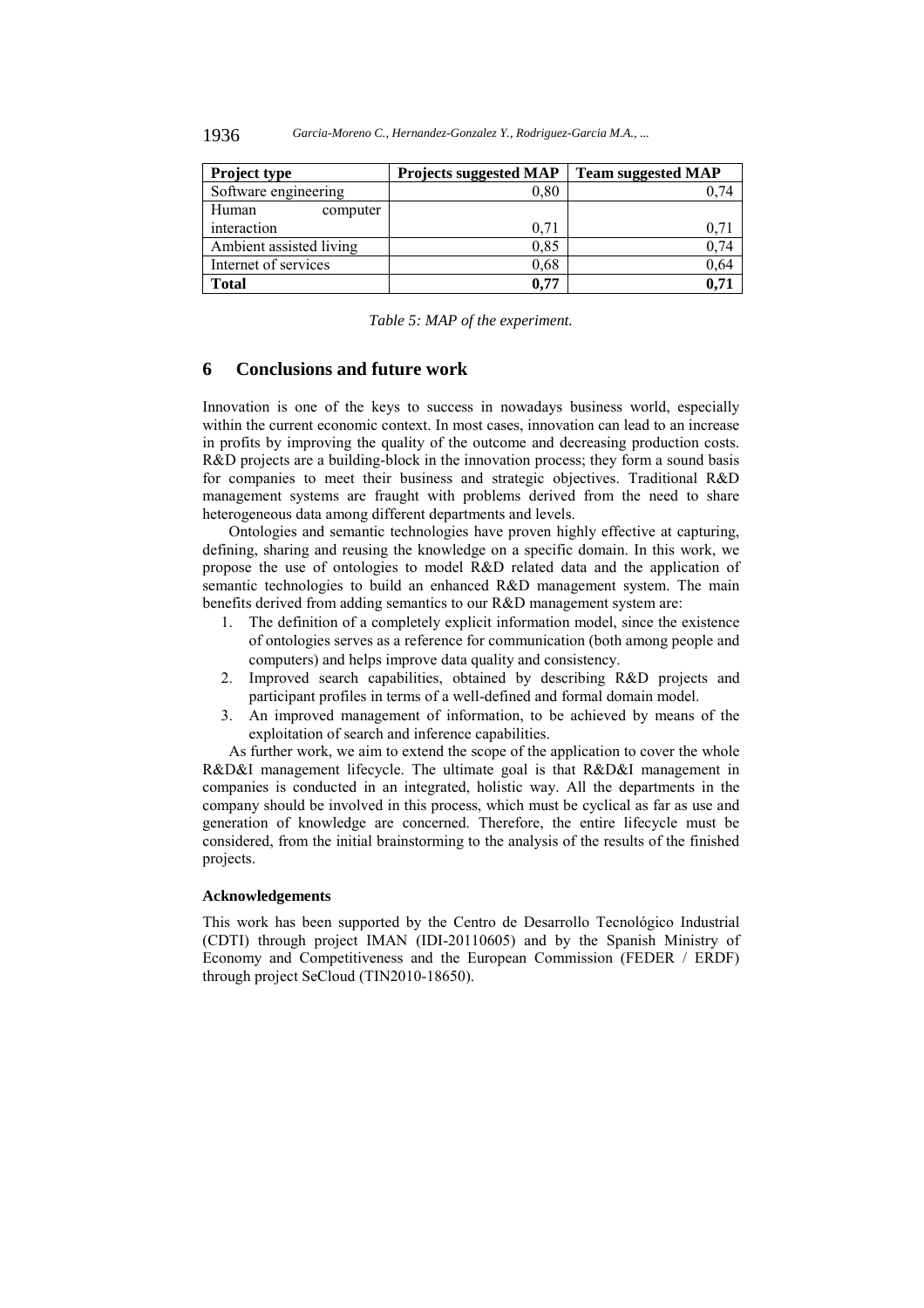# **References**

[Abramowicz et al., 2011] Abramowicz, W., Bukowska, E., Kaczmarek, M., Starzecka, M.: "Semantic-enabled Efficient and Scalable Retrieval of Experts", Proceedings of Third International Conference on Information, Process, and Knowledge Management (eKNOW) (2011)

[Alemán-Meza et al., 2007] Alemán-Meza, B., Bojars, U., Boley, H., Breslin, J.G, Mochol, M., Nixon, L. JB., Polleres, A. and Zhdanova, A.V.: "Combining RDF Vocabularies for Expert Finding"; In E. Franconi, M. Kifer, and W. May (Eds.): ESWC 2007, LNCS 4519 (2007), 235–250

[Alves et al., 2005] Alves, J., Marques, M. J., Saur, I. and Marques, P.: "Building creative ideas for successful new product development"; 9th European Conf. on Creativity and Innovation, Lodz, Poland, (2005).

[Bertaud-Gounot et al., 2012] Bertaud-Gounot V., Duvauferrier R., Burgun A.: "Ontology and medical diagnosis"; Informatics for Health and Social Care, 37, 2 (2012), 51–61.

[Bojärs and Breslin, 2007] Bojārs, U., Breslin J.G.: "ResumeRDF: Expressing skill information on the Semantic Web"; 1st International ExpertFinder Workshop, Berlin, Germany, January  $(2007)$ 

[Bullinger et al., 2005] Bullinger, H., Warschat, J., Schumacher, O., Slama, A., Ohlhausen, P.: "Ontology-Based Project Management for Acceleration of Innovation Projects"; Lecture Notes in Computer Science, 3379, (2005).

[Castells et al., 2007] Castells, P., Fernández M., Vallet D.: "An adaptation of the vector-space model for ontology-based information retrieval"; IEEE Transactions on Knowledge and Data Engineering, February, 19, 2 (2007), 261–272.

[Colomo-Palacios et al., 2010] Colomo-Palacios, R., García-Crespo, A., Soto-Acosta, P., Ruano-Mayoral, M., Jiménez-López, D.: "A case analysis of semantic technologies for R&D intermediation information management"; International Journal of Information Management, 30, 5 (2010), 465-469.

[Cotec, 2004] Cotec Foundation for Research and TechnologyWhite paper: "The Innovation Spanish System"; (2004).

[Fernández-Breis et al., 2009] Fernández-Breis, J.T., Castellanos-Nieves, D. Valencia-García, R.: "Measuring Individual Learning Performance in Group Work from a Knowledge Integration perspective"; Information Sciences, 179 (2009), 339-354.

[Fensel, 2002] Fensel, D.: "Ontologies: A Silver Bullet for Knowledge Management and Electronic Commerce"; Springer, (2002)

[García-Moreno et al., 2011] García-Moreno, C., Hernández-González, Y., Hernández-Alcaraz, M.L., García-Sánchez, F., Valencia-García, R.: "Adding semantics to Research and Development management"; In DCAI 2011, Salamanca, Spain (2011).

[García-Sánchez et al., 2009] García-Sánchez, F., Valencia-García, R., Martínez-Béjar, R., Fernández-Breis, J. T.: "An ontology, intelligent agent-based framework for the provision of semantic web services"; Expert Systems with Applications, 36, 2 (2009), 3167-3187.

[Gharib et al., 2012] Gharib, T.F., Badr, N., Haridy, S., Abraham, A.: "Enriching Ontology Concepts Based on Texts from WWW and Corpus"; Journal of Universal Computer Science, 18, 16 (2012), 2234-2251.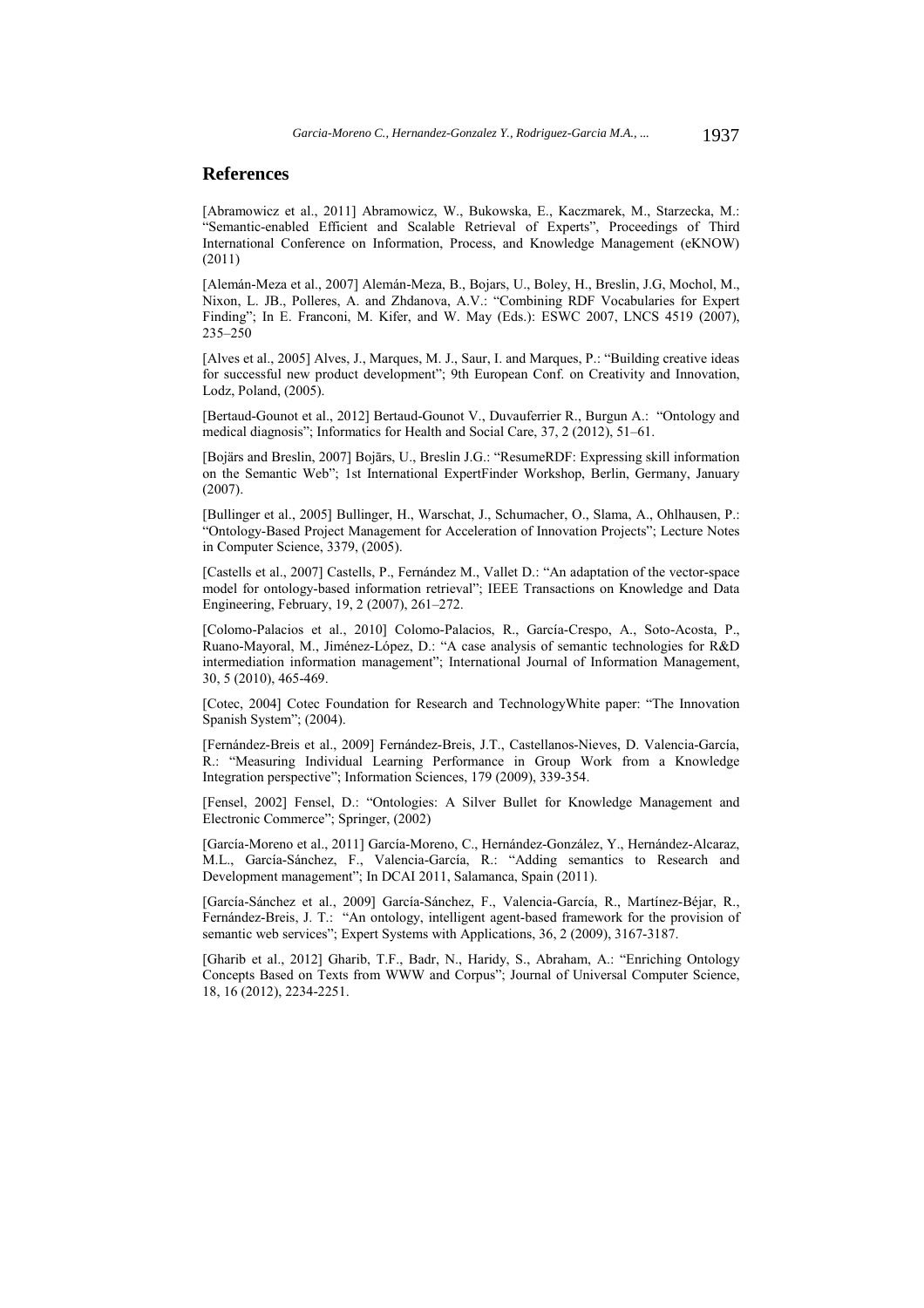[Grau et al., 2008] Grau, B., Horrocks, I., Motik, B., Parsia, B, Patel-Schneider, P., Sattler, U.: "OWL2 the next step for OWL"; Web Semantics: Science, Services and Agents on the World Wide Web, 6, 4 (2008), 309-322.

[Hepp, 2008] Hepp, M.: "GoodRelations: An Ontology for Describing Products and Services Offers on the Web"; Proceedings of the 16th International Conference on Knowledge Engineering and Knowledge Management (EKAW2008), Acitrezza, Italy, September 29 - October 3, Springer LNCS, 5268, (2008), 332-347.

[Jung, 2011] Jung, J.J.: "Exploiting multi-agent platform for indirect alignment between multilingual ontologies: A case study on tourism business Expert Systems with Applications"; 38, 5 (2011), 5774-5780.

[Lin et al., 2012] Lin, F., Sandkuhl, K., and Xu, S.: "Context-based Ontology Matching: Concept and Application Cases"; Journal of Universal Computer Science, 18, 9 (2012), 1093- 1111

[Liu and Ma, 2010] Liu, O., Ma, J.: "A multilingual ontology framework for R&D project management systems"; Expert Systems with Applications, 37 (2011), 4626-463.

[Lupiani-Ruiz, 2011] Lupiani-Ruiz, E., García-Manotas, I., Valencia-García, R., García-Sánchez, F., Castellanos-Nieves, D., Fernández-Breis, J.T. Camón-Herrero, J.B.: "Financial news semantic search engine"; Expert systems with applications, 38, 12 (2011), 15565-15572.

[Maedche et al., 2003] Maedche, A., Motik, B., Stojanovic, L., Studer R., Volz, R.: "Ontologies for Enterprise Knowledge Management"; Intelligent Systems, IEEE Computer Society, 18, 2 (2003), 26-33.

[Meade et al., 2002] Meade, L.M., Presley, A.: "R&D project selection using the analytic network process"; IEEE Transactions on Engineering Management, 49, 1 (2002), 59.

[Nobelius, 2004] Nobelius, D.: "Towards the sixth generation of R&D management". International Journal of Project Management, 22, (2004) 369-375.

[OpenLink Software, 2009] OpenLink Software: "Virtuoso: Universal Server Platform for the Real-Time Enterprise"; (2009).

[Quelin, 2000] Quelin, B.: "Core competencies, R&D management and partnerships"; European Management Journal, 18, 5 (2000), 476.

[Prudhommeaux, 2005] Prudhommeaux, E. Seaborne, A.: "SPARQL Query Language for RDF"; February (2005), http://www.w3.org/TR/2005/WD-rdf-sparql-query-20050217/

[Razmerita et al., 2003] Razmerita, L., Angehrn, A. and Maedche, A.: "Ontology-Based User Modeling for Knowledge Management Systems"; Lecture Notes in Computer Science, Springer. 2702, (2003), 148-148.

[Rotha and Cointet, 2010] Rotha, C., Cointet, J. P.: "Social and semantic coevolution in knowledge networks"; Social Networks, 32, (2010), 16–29.

[Rodríguez-García et al., 2012] Rodríguez-García, M.A., Valencia-García, R. and García– Sánchez, F.: "An Ontology Evolution-Based Framework for Semantic Information Retrieval"; Lecture Notes in Computer Science, Springer 7567 (2012), 163-172.

[Ruiz-Martínez et al., 2011] Ruiz-Martínez J.M, Valencia-García R., Fernández-Breis J.T., García-Sánchez F., Martínez-Béjar R.: "Ontology learning from biomedical natural language documents using UMLS"; Expert Systems with Applications, 38, 10 (2011), 12365-12378.